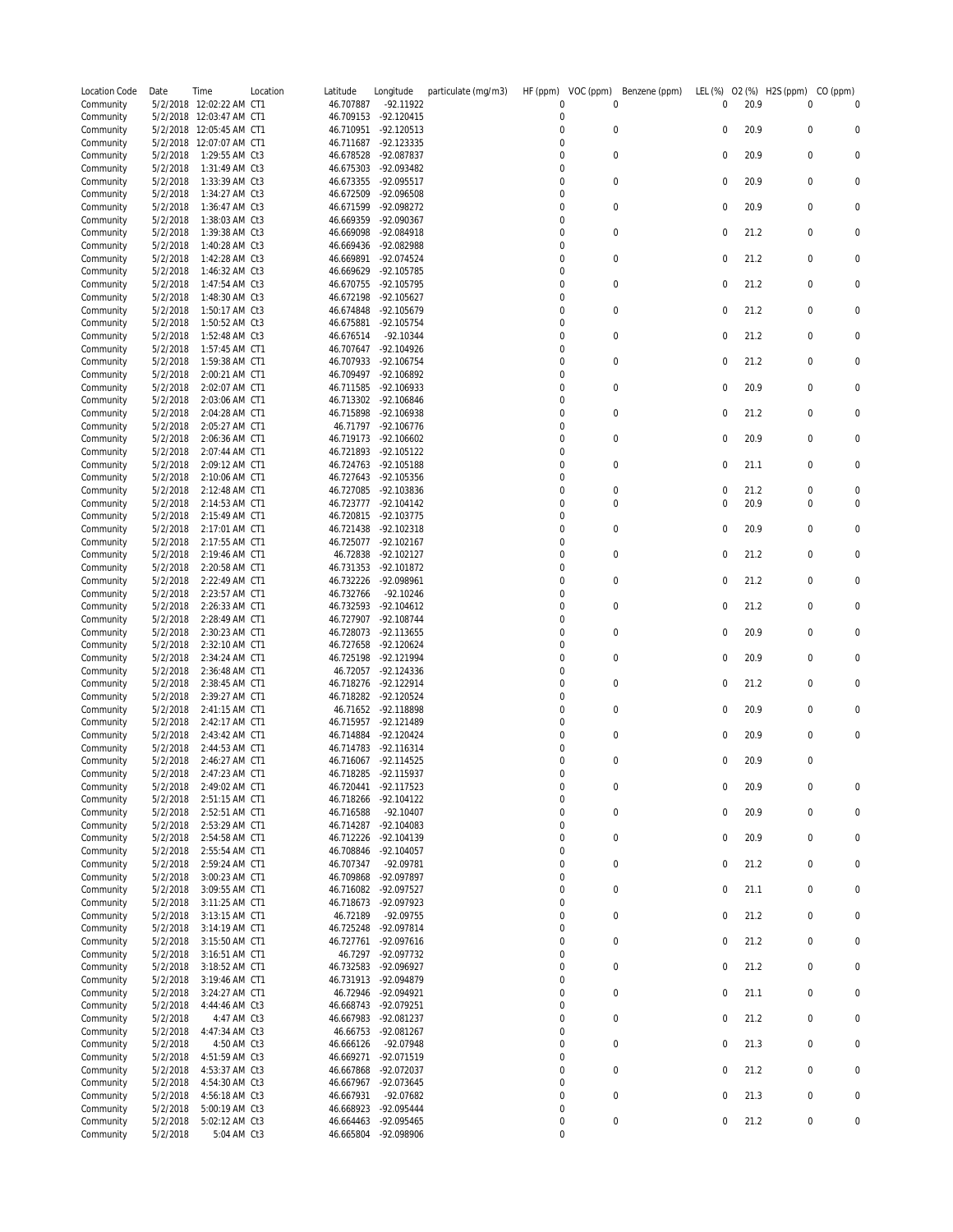| Community | 5/2/2018 | 5:05:41 AM Ct3           | 46.66463  | -92.099953   |       | 0                | $\mathbf 0$      | 0           | 21.2 | $\mathbf 0$      | $\mathbf 0$      |
|-----------|----------|--------------------------|-----------|--------------|-------|------------------|------------------|-------------|------|------------------|------------------|
| Community | 5/2/2018 | 5:06:55 AM Ct3           | 46.662294 | -92.099903   |       | 0                |                  |             |      |                  |                  |
| Community | 5/2/2018 | 5:08:37 AM Ct3           | 46.662149 | -92.102729   |       | $\mathbf 0$      | $\mathbf 0$      | $\mathbf 0$ | 21.3 | $\mathbf 0$      | 0                |
| Community | 5/2/2018 | 5:09:51 AM Ct3           | 46.662197 | -92.105795   |       | 0                |                  |             |      |                  |                  |
| Community | 5/2/2018 | 5:11:42 AM Ct3           | 46.664607 | -92.107365   |       | $\mathbf 0$      | $\mathbf 0$      | 0           | 21.2 | $\mathbf 0$      | 0                |
| Community | 5/2/2018 | 5:12:54 AM Ct3           | 46.666954 | -92.105948   |       | $\mathbf 0$      |                  |             |      |                  |                  |
| Community | 5/2/2018 | 5:14:32 AM Ct3           | 46.666906 | $-92.102908$ |       | $\mathbf 0$      | $\bf 0$          | 0           | 21.2 | $\mathbf 0$      | $\mathbf 0$      |
| Community | 5/2/2018 | 5:16:21 AM Ct3           | 46.673466 | -92.10239    |       | 0                |                  |             |      |                  |                  |
| Community | 5/2/2018 | 5:18:42 AM Ct3           | 46.676722 | -92.098259   |       | $\mathbf 0$      | $\bf 0$          | 0           | 21.2 | $\mathbf 0$      | $\mathbf 0$      |
| Community | 5/2/2018 | 5:19:36 AM Ct3           | 46.678081 | $-92.0979$   |       | $\mathbf 0$      |                  |             |      |                  |                  |
| Community | 5/2/2018 | 5:21:14 AM Ct3           | 46.680101 | -92.097976   |       | $\mathbf 0$      | $\mathbf 0$      | 0           | 21.2 | $\mathbf 0$      | 0                |
| Community | 5/2/2018 | 5:22:04 AM Ct3           | 46.682704 | -92.098084   |       | 0                |                  |             |      |                  |                  |
| Community | 5/2/2018 | 5:23:48 AM Ct3           | 46.684476 | -92.098924   |       | $\mathbf 0$      | $\mathbf 0$      | 0           | 21.2 | $\mathbf 0$      | 0                |
| Community | 5/2/2018 | 5:24:32 AM Ct3           | 46.684544 | $-92.103529$ |       | 0                |                  |             |      |                  |                  |
|           |          |                          |           | $-92.106152$ |       | $\Omega$         | $\mathbf 0$      | 0           | 21.2 | $\mathbf 0$      | 0                |
| Community | 5/2/2018 | 5:26:11 AM Ct3           | 46.684662 |              |       | 0                |                  |             |      |                  |                  |
| Community | 5/2/2018 | 5:27:24 AM Ct3           | 46.687597 | -92.105464   |       | $\mathbf 0$      |                  |             |      |                  | $\mathbf 0$      |
| Community | 5/2/2018 | 5:29:32 AM Ct3           | 46.689298 | -92.105901   |       |                  | $\mathbf 0$      | 0           | 20.9 | $\mathbf 0$      |                  |
| Community | 5/2/2018 | 5:30:31 AM Ct3           | 46.689326 | -92.108463   |       | 0                |                  |             |      |                  |                  |
| Community | 5/2/2018 | 5:32:13 AM CT1           | 46.692458 | -92.108603   |       | $\mathbf 0$      | $\mathbf 0$      | 0           | 21.2 | $\mathbf 0$      | 0                |
| Community | 5/2/2018 | 5:33:04 AM CT1           | 46.692495 | -92.105236   |       | 0                |                  |             |      |                  |                  |
| Community | 5/2/2018 | 5:34:52 AM CT1           | 46.695206 | -92.105093   |       | $\mathbf 0$      | $\mathbf 0$      | 0           | 21.3 | $\mathbf 0$      | 0                |
| Community | 5/2/2018 | 5:36:26 AM CT1           | 46.696623 | -92.103894   |       | $\overline{0}$   |                  |             |      |                  |                  |
| Community | 5/2/2018 | 5:38:41 AM CT1           | 46.698738 | -92.103355   |       | $\mathbf 0$      | $\mathbf 0$      | 0           | 21.3 | $\mathbf 0$      | $\Omega$         |
| Community | 5/2/2018 | 5:41:01 AM CT1           | 46.702468 | -92.097983   |       | $\overline{0}$   | $\mathbf 0$      | 0           | 21.2 | $\mathbf 0$      | 0                |
| Community | 5/2/2018 | 5:42:49 AM CT1           | 46.702563 | -92.102422   |       | 0                | $\mathbf 0$      | 0           | 21.2 | $\mathbf 0$      | $\mathbf 0$      |
| Community | 5/2/2018 | 5:44:14 AM CT1           | 46.70558  | -92.101071   |       | $\mathbf 0$      |                  |             |      |                  |                  |
| Community | 5/2/2018 | 5:47:41 AM CT1           | 46.707894 | -92.087531   |       | $\mathbf 0$      | 0                | $\mathbf 0$ | 21.2 | $\mathbf 0$      | $\mathbf 0$      |
| Community | 5/2/2018 | 5:48:59 AM CT1           | 46.710538 | -92.085881   |       | $\overline{0}$   |                  |             |      |                  |                  |
| Community | 5/2/2018 | 5:51:28 AM CT1           | 46.711568 | $-92.08724$  |       | 0                | $\mathbf 0$      | $\mathbf 0$ | 21.2 | $\mathbf 0$      | $\mathbf 0$      |
| Community | 5/2/2018 | 5:52:38 AM CT1           | 46.711571 | -92.093047   |       | $\mathbf 0$      |                  |             |      |                  |                  |
| Community | 5/2/2018 | 9:36:48 PM Ct3           | 46.66331  | $-92.0575$   |       | $\mathbf 0$      | $\mathbf 0$      | $\mathbf 0$ | 20.9 | $\mathbf 0$      | $\mathbf 0$      |
| Community | 5/2/2018 | 9:45:41 PM Ct3           | 46.665346 | -92.054231   |       | $\mathbf 0$      |                  |             |      |                  |                  |
| Community | 5/2/2018 | 9:47:34 PM Ct3           | 46.667963 | -92.049791   |       | 0                | $\mathbf 0$      | $\mathbf 0$ | 20.9 | $\mathbf 0$      | 0                |
| Community | 5/2/2018 | 12:00:58 AM CT2          | 46.714875 | -92.067559   | 0.02  | 0                | 0                | 0           | 20.9 | $\mathbf 0$      | 0                |
| Community | 5/2/2018 | 12:02:54 AM CT2          | 46.714606 | -92.065175   | 0.038 | 0                | 0                | $\mathbf 0$ | 20.9 | $\mathbf 0$      | $\mathbf 0$      |
| Community |          | 5/2/2018 12:06:43 AM CT2 | 46.717141 | -92.066771   | 0.02  | 0                | 0                | 0           | 20.9 | $\mathbf 0$      | $\Omega$         |
| Community | 5/2/2018 | 12:08:28 AM CT2          | 46.719146 | -92.068461   | 0.033 | 0                | 0                | $\mathbf 0$ | 20.9 | $\mathbf 0$      | $\Omega$         |
| Community |          | 5/2/2018 12:10:12 AM CT2 | 46.719499 | $-92.066266$ | 0.019 | $\mathbf 0$      | 0                | $\mathbf 0$ | 20.9 | $\mathbf 0$      | $\Omega$         |
| Community |          | 5/2/2018 12:11:56 AM CT2 | 46.717991 | -92.064127   | 0.019 | 0                | 0                | 0           | 20.9 | $\mathbf 0$      | 0                |
| Community | 5/2/2018 | 12:13:42 AM CT2          | 46.716296 | -92.065707   | 0.026 | $\mathbf 0$      | 0                | 0           | 20.9 | $\mathbf 0$      | 0                |
| Community |          | 5/2/2018 12:15:24 AM CT2 | 46.716135 | -92.063573   | 0.028 | 0                | 0                | $\mathbf 0$ | 20.9 | $\mathbf 0$      | $\Omega$         |
| Community |          | 5/2/2018 12:20:43 AM CT2 | 46.721219 | -92.071687   | 0.025 | 0                | 0                | 0           | 20.9 | $\mathbf 0$      | $\Omega$         |
|           |          | 5/2/2018 12:22:55 AM CT2 | 46.722651 | -92.075009   | 0.021 | 0                | 0                | $\mathbf 0$ | 20.9 | $\mathbf 0$      | $\mathbf 0$      |
| Community |          |                          |           |              |       |                  |                  |             |      |                  |                  |
| Community |          | 5/2/2018 12:25:17 AM CT2 | 46.724235 | -92.078103   | 0.022 | $\mathbf 0$      | $\Omega$         | 0           | 20.9 | $\mathbf 0$      | $\Omega$         |
| Community | 5/2/2018 | 1:04:39 AM Ct3           | 46.669765 | -92.070074   | 0.02  | $\mathbf 0$      | 0                | 0           | 20.9 | $\mathbf 0$      | $\Omega$         |
| Community | 5/2/2018 | 1:07:31 AM Ct3           | 46.665575 | -92.063476   | 0.017 | 0                | 0                | 0           | 20.9 | 0                | $\Omega$         |
| Community | 5/2/2018 | 1:09:18 AM Ct3           | 46.664157 | -92.060435   | 0.015 | 0                | $\Omega$         | 0           | 20.9 | $\mathbf 0$      | 0                |
| Community | 5/2/2018 | 1:12:18 AM Ct3           | 46.66921  | -92.048164   | 0.023 | $\mathbf 0$      | $\Omega$         | 0           | 20.9 | $\mathbf 0$      | $\Omega$         |
| Community | 5/2/2018 | 1:30:30 AM Ct3           | 46.67733  | -92.038387   |       | $\mathbf 0$      | $\mathbf 0$      | 0           | 20.9 | 0                | $\Omega$         |
| Community | 5/2/2018 | 1:33:56 AM Ct3           | 46.682244 | -92.036573   |       | 0                | $\mathbf 0$      | 0           | 20.9 | $\mathbf 0$      | $\Omega$         |
| Community | 5/2/2018 | 1:36:09 AM Ct3           | 46.686076 | -92.031612   |       | $\Omega$         | $\mathbf 0$      | $\mathbf 0$ | 20.9 | $\mathbf 0$      | $\Omega$         |
| Community | 5/2/2018 | 1:37:56 AM Ct3           | 46.687185 | -92.029064   |       | $\Omega$         | $\Omega$         | 0           | 20.9 | 0                | 0                |
| Community | 5/2/2018 | 1:39:52 AM Ct3           | 46.688077 | -92.029149   |       | $\mathbf 0$      | $\Omega$         | $\Omega$    | 20.9 | $\mathbf 0$      | $\mathbf 0$      |
| Community | 5/2/2018 | 1:42:46 AM Ct3           | 46.688923 | $-92.02227$  |       | $\Omega$         | $\Omega$         | $\Omega$    | 20.9 | $\Omega$         | $\mathbf 0$      |
| Community | 5/2/2018 | 1:48:26 AM Ct3           | 46.690267 | -92.019986   |       | 0                | $\pmb{0}$        | 0           | 20.9 | $\boldsymbol{0}$ | 0                |
| Community | 5/2/2018 | 1:52:36 AM Ct3           | 46.685018 | -92.016332   |       | $\pmb{0}$        | $\mathbf 0$      | 0           | 20.9 | $\mathbf 0$      | $\boldsymbol{0}$ |
| Community | 5/2/2018 | 1:55 AM Ct3              | 46.687624 | -92.013645   |       | 0                | $\mathbf 0$      | 0           | 20.9 | $\boldsymbol{0}$ | $\mathbf 0$      |
| Community | 5/2/2018 | 2:31:04 AM CT2           | 46.703184 | -92.057402   | 0.017 | 0                | $\mathbf 0$      | 0           | 20.9 | 0                | 0                |
| Community | 5/2/2018 | 2:36:06 AM Ct2           | 46.702545 | -92.047768   | 0.017 | $\pmb{0}$        | $\mathbf 0$      | 0           | 20.9 | $\boldsymbol{0}$ | $\mathbf 0$      |
| Community | 5/2/2018 | 2:40:57 AM CT2           | 46.694948 | -92.038359   | 0.015 | 0                | $\mathbf 0$      | 0           | 20.9 | 0                | 0                |
| Community | 5/2/2018 | 2:44:56 AM CT2           | 46.690182 | -92.023198   | 0.032 | $\pmb{0}$        | $\mathbf 0$      | 0           | 20.9 | $\boldsymbol{0}$ | $\mathbf 0$      |
| Community | 5/2/2018 | 2:47:23 AM CT2           | 46.68766  | -92.027221   | 0.018 | 0                | $\boldsymbol{0}$ | 0           | 20.9 | 0                | 0                |
| Community | 5/2/2018 | 2:49:08 AM CT2           | 46.685185 | -92.031772   | 0.02  | 0                | $\boldsymbol{0}$ | 0           | 20.9 | $\boldsymbol{0}$ | O                |
| Community | 5/2/2018 | 2:51:44 AM CT2           | 46.679764 | -92.040585   | 0.018 | 0                | 0                | 0           | 20.9 | 0                | 0                |
| Community | 5/2/2018 | 2:53:53 AM CT2           | 46.675735 | -92.038191   | 0.023 | 0                | 0                | 0           | 20.9 | $\boldsymbol{0}$ | O                |
| Community | 5/2/2018 | 2:54:55 AM CT2           | 46.675717 | -92.038199   | 0.021 | 0                | 0                | 0           | 20.9 | $\boldsymbol{0}$ | 0                |
| Community | 5/2/2018 | 4:02:53 AM CT2           | 46.694705 | -92.047311   | 0.015 | 0                | $\mathbf 0$      | 0           | 20.9 | $\boldsymbol{0}$ | 0                |
| Community | 5/2/2018 | 4:06:43 AM CT2           | 46.694896 | -92.043095   | 0.018 | $\pmb{0}$        | $\mathbf 0$      | 0           | 20.9 | $\boldsymbol{0}$ | $\boldsymbol{0}$ |
| Community | 5/2/2018 | 4:08:34 AM CT2           | 46.696821 | -92.045511   | 0.015 | 0                | 0                | 0           | 20.9 | 0                | 0                |
| Community | 5/2/2018 | 4:10:08 AM CT2           | 46.696884 | $-92.045618$ | 0.018 | $\mathbf 0$      | $\mathbf 0$      | 0           | 20.9 | $\boldsymbol{0}$ | 0                |
| Community | 5/2/2018 | 4:12:03 AM CT2           | 46.699027 | -92.047818   | 0.016 | 0                | $\mathbf 0$      | 0           | 20.9 | 0                | 0                |
| Community |          | 4:13:51 AM CT2           | 46.698548 | -92.04598    | 0.021 | $\pmb{0}$        | $\mathbf 0$      | 0           | 20.9 | $\boldsymbol{0}$ | $\mathbf 0$      |
|           | 5/2/2018 |                          |           |              |       |                  | 0                | 0           |      |                  |                  |
| Community | 5/2/2018 | 4:15:25 AM CT2           | 46.696961 | -92.043956   | 0.017 | 0<br>$\mathbf 0$ |                  |             | 20.9 | 0                | 0<br>$\mathbf 0$ |
| Community | 5/2/2018 | 4:16:45 AM CT2           | 46.696863 | -92.042351   | 0.016 |                  | $\mathbf 0$      | 0           | 20.9 | $\boldsymbol{0}$ | 0                |
| Community | 5/2/2018 | 4:19:29 AM CT2           | 46.698715 | -92.042637   | 0.018 | 0                | 0                | $\mathbf 0$ | 20.9 | 0                |                  |
| Community | 5/2/2018 | 4:21:05 AM CT2           | 46.700103 | -92.045844   | 0.016 | 0                | $\mathbf 0$      | 0           | 20.9 | $\boldsymbol{0}$ | 0                |
| Community | 5/2/2018 | 4:22:55 AM CT2           | 46.701945 | -92.04926    | 0.016 | 0                | 0                | 0           | 20.9 | 0                | 0                |
| Community | 5/2/2018 | 4:24:43 AM CT2           | 46.699644 | -92.052584   | 0.02  | $\pmb{0}$        | $\mathbf 0$      | 0           | 20.9 | $\boldsymbol{0}$ | 0                |
| Community | 5/2/2018 | 4:26:11 AM CT2           | 46.698287 | -92.055174   | 0.035 | 0                | $\mathbf 0$      | 0           | 20.9 | $\boldsymbol{0}$ | 0                |
| Community | 5/2/2018 | 4:27:52 AM CT2           | 46.695936 | -92.05901    | 0.026 | 0                | $\mathbf 0$      | 0           | 20.9 | $\boldsymbol{0}$ | $\mathbf 0$      |
| Community | 5/2/2018 | 4:29:13 AM CT2           | 46.694116 | -92.061892   | 0.02  | 0                | $\mathbf 0$      | 0           | 20.9 | 0                | 0                |
| Community | 5/2/2018 | 4:30:30 AM CT2           | 46.692863 | -92.063795   | 0.023 | 0                | $\boldsymbol{0}$ | 0           | 20.9 | $\bf 0$          | 0                |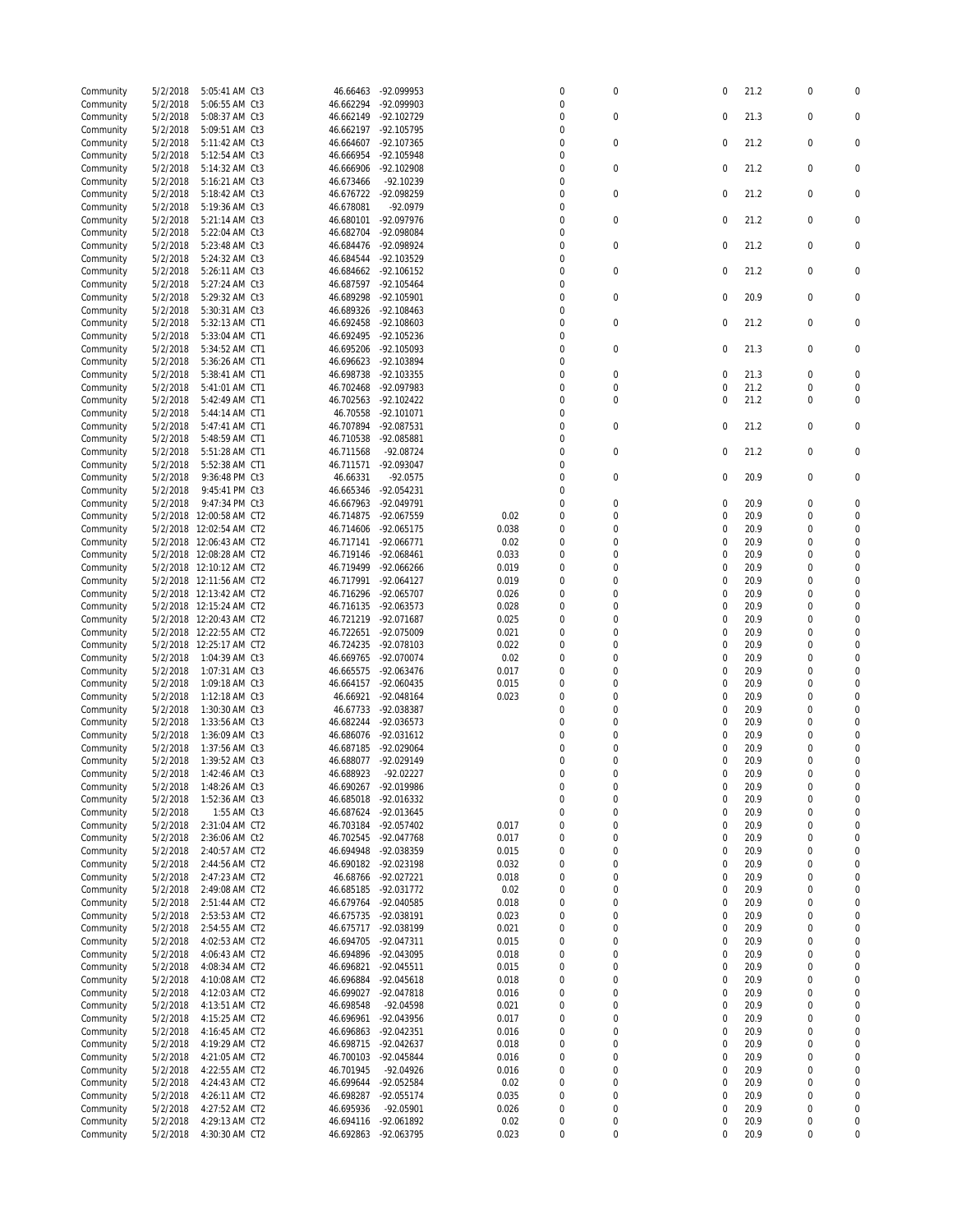| Community | 5/2/2018 | 4:33:23 AM CT2           | 46.698839 | -92.055162   | 0.022 | $\mathbf 0$      | 0                | $\mathbf 0$ | 20.9 | $\mathbf 0$      | O                |
|-----------|----------|--------------------------|-----------|--------------|-------|------------------|------------------|-------------|------|------------------|------------------|
| Community | 5/2/2018 | 4:35:01 AM CT2           | 46.700292 | -92.05542    | 0.021 | $\mathbf 0$      | 0                | 0           | 20.9 | $\mathbf 0$      | $\mathbf 0$      |
| Community | 5/2/2018 | 4:36:43 AM CT2           | 46.699625 | -92.057835   | 0.016 | $\mathbf 0$      | 0                | 0           | 20.9 | $\mathbf 0$      | $\Omega$         |
| Community | 5/2/2018 | 4:41:15 AM CT2           | 46.701258 | -92.053199   | 0.017 | 0                | $\mathbf 0$      | 0           | 20.9 | $\mathbf 0$      | $\mathbf 0$      |
|           |          |                          |           |              |       | $\overline{0}$   |                  |             |      |                  | $\Omega$         |
| Community | 5/2/2018 | 4:43:56 AM CT2           | 46.70326  | -92.056268   | 0.016 |                  | 0                | 0           | 20.9 | $\mathbf 0$      |                  |
| Community | 5/2/2018 | 4:46:06 AM CT2           | 46.705087 | -92.058927   | 0.017 | 0                | 0                | 0           | 20.9 | 0                | $\Omega$         |
| Community | 5/2/2018 | 4:48:31 AM CT2           | 46.706283 | -92.068828   | 0.018 | $\boldsymbol{0}$ | $\mathbf 0$      | 0           | 20.9 | $\mathbf 0$      | $\Omega$         |
| Community | 5/2/2018 | 4:50:24 AM CT2           | 46.706805 | -92.071488   | 0.019 | 0                | $\mathbf 0$      | 0           | 20.9 | 0                | 0                |
| Community | 5/2/2018 | 4:52:34 AM CT2           | 46.709176 | -92.069618   | 0.018 | $\overline{0}$   | $\mathbf 0$      | 0           | 20.9 | 0                | $\Omega$         |
|           |          |                          |           |              |       |                  |                  |             |      |                  |                  |
| Community | 5/2/2018 | 4:54:23 AM CT2           | 46.71001  | -92.074221   | 0.018 | 0                | $\mathbf 0$      | 0           | 20.9 | $\mathbf 0$      | $\Omega$         |
| Community | 5/2/2018 | 4:57:19 AM CT2           | 46.713028 | -92.079311   | 0.019 | 0                | $\mathbf 0$      | 0           | 20.9 | $\mathbf 0$      | $\Omega$         |
| Community | 5/2/2018 | 4:59:53 AM CT2           | 46.714113 | -92.083908   | 0.016 | $\boldsymbol{0}$ | $\overline{0}$   | 0           | 20.9 | $\mathbf 0$      | $\mathbf 0$      |
| Community | 5/2/2018 | 5:03:27 AM CT2           | 46.716325 | -92.084257   | 0.018 | $\Omega$         | $\Omega$         | 0           | 20.9 | $\mathbf 0$      | $\Omega$         |
|           |          |                          |           |              |       |                  |                  |             |      |                  |                  |
| Community | 5/2/2018 | 5:08:30 AM CT2           | 46.719541 | -92.063296   | 0.016 | $\overline{0}$   | 0                | 0           | 20.9 | $\mathbf 0$      | $\Omega$         |
| Community | 5/2/2018 | 5:10:26 AM CT2           | 46.722473 | -92.062232   | 0.014 | 0                | 0                | 0           | 20.9 | $\mathbf 0$      | $\Omega$         |
| Community | 5/2/2018 | 5:13:07 AM CT2           | 46.718856 | -92.055684   | 0.017 | $\overline{0}$   | $\overline{0}$   | 0           | 20.9 | $\mathbf 0$      | 0                |
| Community | 5/2/2018 | 5:30:15 AM CT2           | 46.683838 | -92.033811   | 0.017 | 0                | 0                | 0           | 20.7 | $\mathbf 0$      | $\Omega$         |
|           |          |                          |           |              |       |                  |                  |             |      |                  |                  |
| Community | 5/2/2018 | 5:32:28 AM CT2           | 46.678322 | -92.039517   | 0.022 | $\overline{0}$   | $\mathbf 0$      | 0           | 20.7 | $\mathbf 0$      | $\Omega$         |
| Community | 5/2/2018 | 5:34:15 AM CT2           | 46.67573  | -92.037708   | 0.025 | 0                | $\mathbf 0$      | 0           | 20.7 | $\mathbf 0$      | $\Omega$         |
| Community | 5/2/2018 | 5:37:25 AM CT2           | 46.663812 | -92.058926   | 0.022 | $\boldsymbol{0}$ | $\mathbf 0$      | 0           | 20.7 | $\mathbf 0$      | 0                |
| Community | 5/2/2018 | 5:39:03 AM CT2           | 46.665522 | -92.063371   | 0.015 | 0                | 0                | 0           | 20.9 | $\mathbf 0$      | $\Omega$         |
|           |          |                          |           |              |       | $\overline{0}$   | $\mathbf 0$      | $\mathbf 0$ |      | $\mathbf 0$      | $\Omega$         |
| Community | 5/2/2018 | 5:42:19 AM CT2           | 46.668225 | -92.079399   | 0.02  |                  |                  |             | 20.7 |                  |                  |
| Community | 5/2/2018 | 5:46:15 AM CT2           | 46.669226 | $-92.09218$  | 0.018 | 0                | 0                | $\mathbf 0$ | 20.7 | $\mathbf 0$      | $\mathbf 0$      |
| Community | 5/2/2018 | 8:46:08 AM Ct3           | 46.673682 | -92.096622   | 0.012 | $\overline{0}$   | 0                | 0           | 20.9 | $\mathbf 0$      | $\Omega$         |
| Community | 5/2/2018 | 8:53:50 AM Ct3           | 46.673494 | -92.09717    | 0.013 | 0                | 0                | 0           | 20.9 | $\mathbf 0$      | $\Omega$         |
| Community | 5/2/2018 | 8:54:55 AM Ct3           | 46.673557 | -92.097338   | 0.016 | $\mathbf 0$      | 0                | 0           | 20.9 | $\mathbf 0$      | $\Omega$         |
|           |          |                          |           |              |       |                  |                  |             |      |                  | $\Omega$         |
| Community | 5/2/2018 | 8:56:08 AM Ct3           | 46.673603 | -92.098222   | 0.018 | 0                | $\mathbf 0$      | 0           | 20.9 | $\mathbf 0$      |                  |
| Community | 5/2/2018 | 8:57:04 AM Ct3           | 46.673664 | -92.098606   | 0.019 | $\boldsymbol{0}$ | $\mathbf 0$      | 0           | 20.9 | 0                | $\Omega$         |
| Community | 5/2/2018 | 8:57:59 AM Ct3           | 46.673731 | -92.099018   | 0.021 | 0                | $\mathbf 0$      | 0           | 20.9 | $\mathbf 0$      | $\Omega$         |
| Community | 5/2/2018 | 8:59:22 AM Ct3           | 46.673497 | -92.101706   | 0.018 | $\overline{0}$   | $\mathbf 0$      | 0           | 20.9 | 0                | $\Omega$         |
|           |          |                          | 46.673572 |              |       | 0                | $\mathbf 0$      | 0           |      | 0                | $\Omega$         |
| Community | 5/2/2018 | 9:00:11 AM Ct3           |           | $-92.101621$ | 0.014 |                  |                  |             | 20.9 |                  |                  |
| Community | 5/2/2018 | 9:03:51 AM Ct3           | 46.673641 | -92.102446   | 0.013 | $\overline{0}$   | $\mathbf 0$      | 0           | 20.9 | 0                | $\Omega$         |
| Community | 5/2/2018 | 9:04:53 AM Ct3           | 46.673568 | -92.102986   | 0.017 | $\boldsymbol{0}$ | $\mathbf 0$      | $\mathbf 0$ | 20.9 | $\mathbf 0$      | $\mathbf 0$      |
| Community | 5/2/2018 | 9:05:37 AM Ct3           | 46.673578 | -92.10309    | 0.018 | 0                | $\Omega$         | $\mathbf 0$ | 20.9 | $\mathbf 0$      | $\Omega$         |
| Community | 5/2/2018 | 9:06:48 AM Ct3           | 46.673608 | -92.103868   | 0.013 | $\overline{0}$   | 0                | $\mathbf 0$ | 20.9 | $\mathbf 0$      | $\Omega$         |
|           |          |                          |           |              |       |                  |                  |             |      |                  | $\Omega$         |
| Community | 5/2/2018 | 9:08:22 AM Ct3           | 46.673633 | -92.105588   | 0.01  | 0                | 0                | 0           | 20.9 | 0                |                  |
| Community | 5/2/2018 | 9:09:21 AM Ct3           | 46.673604 | -92.105473   | 0.011 | $\overline{0}$   | $\overline{0}$   | 0           | 20.9 | 0                | 0                |
| Community | 5/2/2018 | 9:10:21 AM Ct3           | 46.673582 | -92.105589   | 0.01  | 0                | $\mathbf 0$      | 0           | 20.9 | $\mathbf 0$      | $\Omega$         |
| Community | 5/2/2018 | 9:11:09 AM Ct3           | 46.67364  | $-92.106714$ | 0.011 | $\overline{0}$   | $\mathbf 0$      | 0           | 20.9 | $\mathbf 0$      | $\Omega$         |
| Community | 5/2/2018 | 9:12:15 AM Ct3           | 46.673248 | $-92.107443$ | 0.012 | 0                | $\mathbf 0$      | 0           | 20.9 | 0                | $\Omega$         |
|           |          |                          |           |              |       |                  |                  |             |      |                  |                  |
| Community | 5/2/2018 | 9:13:07 AM Ct3           | 46.673257 | -92.107386   | 0.009 | $\boldsymbol{0}$ | $\mathbf 0$      | 0           | 20.9 | $\mathbf 0$      | $\Omega$         |
| Community | 5/2/2018 | 9:14:03 AM Ct3           | 46.672409 | -92.107396   | 0.012 | $\Omega$         | $\Omega$         | 0           | 20.9 | $\mathbf 0$      | $\Omega$         |
| Community | 5/2/2018 | 9:15:03 AM Ct3           | 46.6724   | -92.107415   | 0.016 | $\overline{0}$   | $\mathbf 0$      | $\mathbf 0$ | 20.9 | $\mathbf 0$      | 0                |
| Community | 5/2/2018 | 9:16:13 AM Ct3           | 46.672176 | -92.107367   | 0.012 | 0                | $\overline{0}$   | $\mathbf 0$ | 20.9 | $\mathbf 0$      | $\Omega$         |
|           |          |                          |           |              |       |                  |                  |             |      |                  |                  |
| Community | 5/2/2018 | 9:17:32 AM Ct3           | 46.671893 | -92.107322   | 0.014 | $\overline{0}$   | $\mathbf 0$      | 0           | 20.9 | $\mathbf 0$      | $\Omega$         |
| Community | 5/2/2018 | 9:20:37 AM Ct3           | 46.670687 | -92.107354   | 0.011 | 0                | 0                | 0           | 20.9 | $\mathbf 0$      | $\mathbf 0$      |
| Community | 5/2/2018 | 9:21:27 AM Ct3           | 46.670706 | $-92.107467$ | 0.011 | $\mathbf 0$      | 0                | 0           | 20.9 | 0                | $\Omega$         |
| Community | 5/2/2018 | 9:22:24 AM Ct3           | 46.670479 | -92.107327   | 0.025 | 0                | 0                | 0           | 20.9 | 0                | $\Omega$         |
| Community | 5/2/2018 | 9:23:41 AM Ct3           | 46.669819 | -92.107395   | 0.021 | $\boldsymbol{0}$ | $\mathbf 0$      | 0           | 20.9 | 0                | 0                |
|           |          |                          |           |              |       |                  |                  |             |      |                  |                  |
| Community | 5/2/2018 | 9:24:58 AM Ct3           | 46.669205 | -92.107565   | 0.012 | 0                | $\mathbf 0$      | 0           | 20.9 | 0                | 0                |
| Community | 5/2/2018 | 9:26:03 AM Ct3           | 46.668796 | -92.107219   | 0.018 | $\overline{0}$   | $\mathbf 0$      | 0           | 20.9 | 0                | 0                |
| Community | 5/2/2018 | 9:27:03 AM Ct3           | 46.668716 | $-92.107157$ | 0.013 | $\mathbf 0$      | $\mathbf 0$      | 0           | 20.9 | 0                | 0                |
| Community | 5/2/2018 | 9:30:04 AM Ct3           | 46.667728 | $-92.107674$ | 0.012 | $\mathbf 0$      | 0                | 0           | 20.9 | $\mathbf 0$      | 0                |
|           |          | 9:30:53 AM Ct3           |           | -92.107578   | 0.013 | 0                | $\mathbf{0}$     | $\mathbf 0$ | 20.9 | $\mathbf 0$      | $\mathbf 0$      |
| Community | 5/2/2018 |                          | 46.667384 |              |       |                  |                  |             |      |                  |                  |
| Community | 5/2/2018 | 9:31:43 AM Ct3           | 46.66717  | -92.107368   | 0.014 | 0                | 0                | 0           | 20.9 | $\boldsymbol{0}$ | 0                |
| Community | 5/2/2018 | 9:32:43 AM Ct3           | 46.666237 | -92.107427   | 0.01  | $\mathbf{0}$     | $\boldsymbol{0}$ | $\mathbf 0$ | 20.9 | $\boldsymbol{0}$ | $\mathbf 0$      |
| Community | 5/2/2018 | 9:33:45 AM Ct3           | 46.665466 | -92.107485   | 0.025 | 0                | 0                | 0           | 20.9 | 0                | 0                |
| Community | 5/2/2018 | 9:34:41 AM Ct3           | 46.665376 | -92.107494   | 0.011 | 0                | 0                | 0           | 20.9 | $\boldsymbol{0}$ | $\boldsymbol{0}$ |
|           |          | 9:35:38 AM Ct3           |           |              |       | 0                |                  | 0           |      |                  | 0                |
| Community | 5/2/2018 |                          | 46.665091 | -92.107988   | 0.013 |                  | 0                |             | 20.9 | 0                |                  |
| Community | 5/2/2018 | 9:36:45 AM Ct3           | 46.664615 | -92.107499   | 0.013 | $\overline{0}$   | $\boldsymbol{0}$ | 0           | 20.9 | $\boldsymbol{0}$ | $\mathbf 0$      |
| Community | 5/2/2018 | 9:37:46 AM Ct3           | 46.664411 | -92.106182   | 0.013 | 0                | 0                | 0           | 20.9 | 0                | 0                |
| Community | 5/2/2018 | 9:38:55 AM Ct3           | 46.664883 | -92.105784   | 0.013 | $\boldsymbol{0}$ | $\boldsymbol{0}$ | 0           | 20.9 | $\boldsymbol{0}$ | $\boldsymbol{0}$ |
| Community | 5/2/2018 | 9:40:36 AM Ct3           | 46.665122 | $-92.10571$  | 0.014 | 0                | 0                | 0           | 20.9 | 0                | 0                |
|           |          | 9:41:29 AM Ct3           |           |              |       | $\mathbf{0}$     | $\boldsymbol{0}$ | 0           |      | $\boldsymbol{0}$ | $\mathbf 0$      |
| Community | 5/2/2018 |                          | 46.665647 | -92.105755   | 0.014 |                  |                  |             | 20.9 |                  |                  |
| Community | 5/2/2018 | 9:45:15 AM Ct3           | 46.665636 | -92.102695   | 0.013 | 0                | 0                | 0           | 20.9 | $\boldsymbol{0}$ | 0                |
| Community | 5/2/2018 | 9:46:05 AM Ct3           | 46.665549 | $-92.102671$ | 0.014 | 0                | $\boldsymbol{0}$ | 0           | 20.9 | $\boldsymbol{0}$ | $\mathbf 0$      |
| Community | 5/2/2018 | 9:46:51 AM Ct3           | 46.665409 | $-92.102633$ | 0.015 | 0                | $\boldsymbol{0}$ | 0           | 20.9 | $\boldsymbol{0}$ | 0                |
| Community | 5/2/2018 | 9:47:50 AM Ct3           | 46.664384 | -92.102958   | 0.012 | 0                | 0                | 0           | 20.9 | $\boldsymbol{0}$ | 0                |
|           |          |                          |           |              |       |                  |                  |             |      |                  |                  |
| Community | 5/2/2018 | 9:48:38 AM Ct3           | 46.664123 | -92.102904   | 0.013 | 0                | 0                | 0           | 20.9 | $\boldsymbol{0}$ | 0                |
| Community | 5/2/2018 | 9:51:14 AM Ct3           | 46.663455 | -92.102887   | 0.012 | $\boldsymbol{0}$ | $\boldsymbol{0}$ | 0           | 20.9 | $\boldsymbol{0}$ | $\mathbf 0$      |
| Community | 5/2/2018 | 9:51:59 AM Ct3           | 46.663282 | -92.102833   | 0.022 | 0                | 0                | 0           | 20.9 | 0                | 0                |
| Community | 5/2/2018 | 9:53:06 AM Ct3           | 46.662454 | -92.102696   | 0.01  | 0                | 0                | 0           | 20.9 | $\boldsymbol{0}$ | $\mathbf 0$      |
|           |          |                          |           |              |       |                  |                  | 0           |      | $\boldsymbol{0}$ | 0                |
| Community | 5/2/2018 | 9:54 AM Ct3              | 46.661887 | -92.102923   | 0.011 | 0                | 0                |             | 20.9 |                  |                  |
| Community | 5/2/2018 | 9:54:44 AM Ct3           | 46.661927 | -92.102867   | 0.012 | 0                | 0                | $\mathbf 0$ | 20.9 | $\boldsymbol{0}$ | $\mathbf 0$      |
| Community | 5/2/2018 | 9:55:35 AM Ct3           | 46.661547 | -92.102886   | 0.012 | 0                | 0                | 0           | 20.9 | 0                | 0                |
| Community | 5/2/2018 | 9:57:37 AM Ct3           | 46.661035 | -92.102881   | 0.024 | 0                | 0                | $\mathbf 0$ | 20.9 | $\boldsymbol{0}$ | 9                |
| Community | 5/2/2018 | 9:58:29 AM Ct3           | 46.660894 | -92.102788   | 0.013 | 0                | 0                | 0           | 20.9 | 0                | $\mathbf 0$      |
|           |          |                          |           |              |       |                  |                  |             |      |                  |                  |
| Community | 5/2/2018 | 9:59:25 AM Ct3           | 46.660372 | $-92.10293$  | 0.012 | 0                | 0                | 0           | 20.9 | $\boldsymbol{0}$ | 0                |
| Community | 5/2/2018 | 10:12:39 AM Ct3          | 46.659475 | $-92.102211$ | 0.02  | 0                | $\boldsymbol{0}$ | 0           | 20.9 | $\boldsymbol{0}$ | $\boldsymbol{0}$ |
| Community |          | 5/2/2018 10:13:48 AM Ct3 | 46.659394 | $-92.102144$ | 0.014 | 0                | 0                | 0           | 20.9 | 0                | $\mathbf 0$      |
| Community |          | 5/2/2018 10:14:46 AM Ct3 | 46.65937  | $-92.101914$ | 0.017 | 0                | $\boldsymbol{0}$ | 0           | 20.9 | $\boldsymbol{0}$ | 0                |
| Community |          | 5/2/2018 10:15:43 AM Ct3 | 46.659225 | -92.101828   | 0.011 | $\boldsymbol{0}$ | $\pmb{0}$        | 0           | 20.9 | $\boldsymbol{0}$ | $\boldsymbol{0}$ |
|           |          |                          |           |              |       |                  |                  |             |      |                  |                  |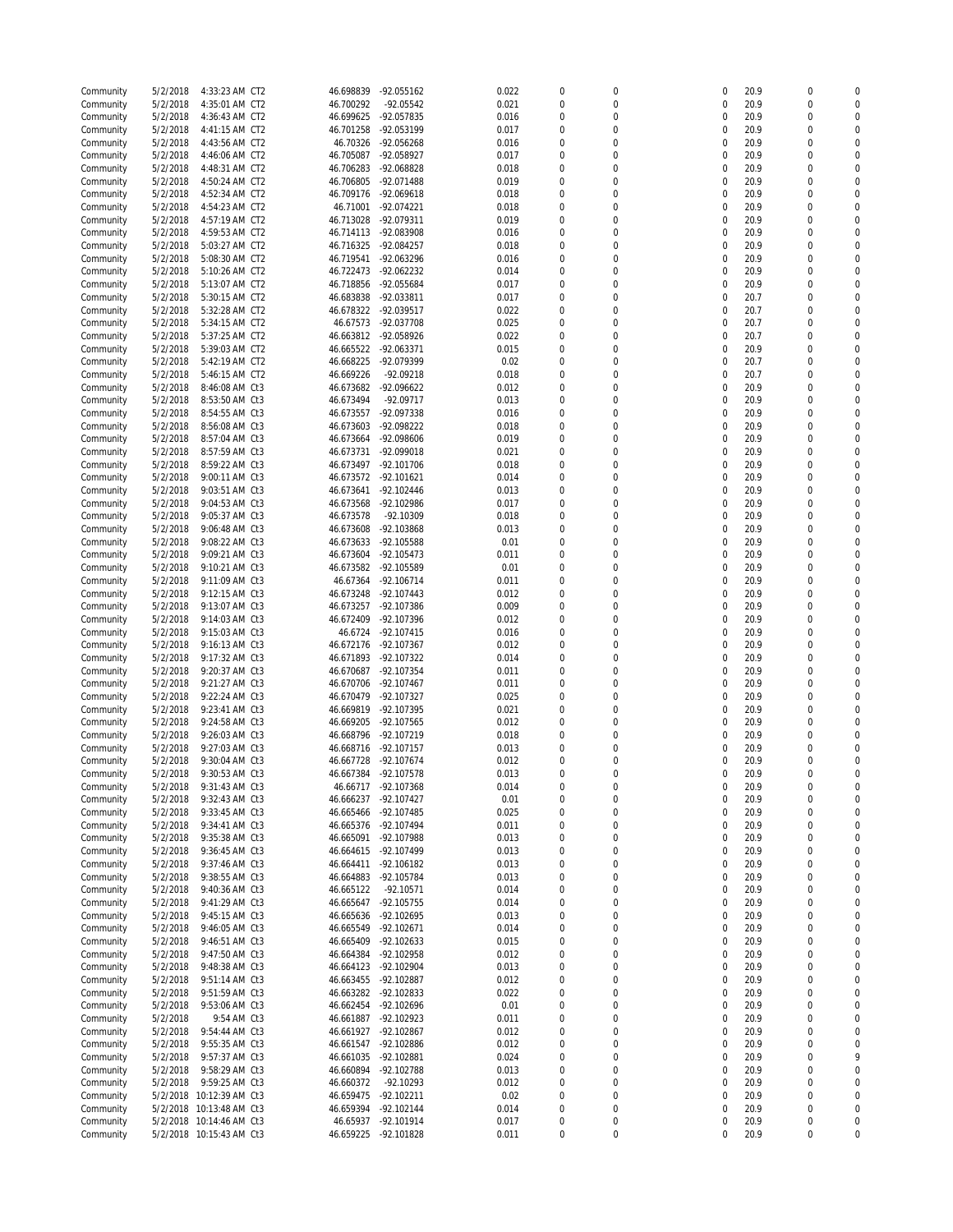| Community |          | 5/2/2018 10:16:51 AM Ct3 | 46.660806 | -92.101566   | 0.011 | $\mathbf 0$      | 0                | 0           | 20.9 | $\mathbf 0$      | $\Omega$     |
|-----------|----------|--------------------------|-----------|--------------|-------|------------------|------------------|-------------|------|------------------|--------------|
| Community | 5/2/2018 | 10:18:11 AM Ct3          | 46.661428 | $-92.101277$ | 0.011 | $\mathbf 0$      | 0                | 0           | 20.9 | $\mathbf 0$      | $\Omega$     |
| Community | 5/2/2018 | 10:19:01 AM Ct3          | 46.661484 | $-92.101461$ | 0.011 | $\mathbf 0$      | 0                | 0           | 20.9 | $\mathbf 0$      | 0            |
| Community | 5/2/2018 | 10:20:08 AM Ct3          | 46.662509 | -92.101308   | 0.01  | 0                | 0                | 0           | 20.9 | $\mathbf 0$      | $\mathbf 0$  |
| Community |          | 5/2/2018 10:20:57 AM Ct3 | 46.662705 | -92.101279   | 0.014 | $\mathbf 0$      | 0                | 0           | 20.9 | $\mathbf 0$      | $\Omega$     |
| Community | 5/2/2018 | 10:21:57 AM Ct3          | 46.663138 | -92.101297   | 0.01  | $\mathbf 0$      | 0                | 0           | 20.9 | $\mathbf 0$      | $\Omega$     |
| Community | 5/2/2018 | 10:23:04 AM Ct3          | 46.663223 | -92.101279   | 0.012 | $\boldsymbol{0}$ | $\mathbf 0$      | 0           | 20.9 | 0                | 0            |
|           |          | 5/2/2018 10:25:47 AM Ct3 |           |              |       | $\Omega$         | $\mathbf 0$      |             |      | $\mathbf 0$      | $\Omega$     |
| Community |          |                          | 46.664407 | -92.101224   | 0.012 |                  |                  | 0           | 20.9 |                  |              |
| Community | 5/2/2018 | 10:26:35 AM Ct3          | 46.664577 | -92.101324   | 0.01  | $\mathbf 0$      | $\mathbf 0$      | 0           | 20.9 | $\mathbf 0$      | $\Omega$     |
| Community |          | 5/2/2018 10:27:24 AM Ct3 | 46.665623 | -92.10133    | 0.013 | 0                | $\mathbf 0$      | 0           | 20.9 | $\mathbf 0$      | $\Omega$     |
| Community |          | 5/2/2018 10:28:24 AM Ct3 | 46.665825 | $-92.10119$  | 0.015 | $\mathbf 0$      | $\mathbf 0$      | 0           | 20.9 | $\mathbf 0$      | 0            |
| Community | 5/2/2018 | 10:29:55 AM Ct3          | 46.666718 | $-92.101223$ | 0.017 | 0                | 0                | 0           | 20.9 | $\mathbf 0$      | $\mathbf 0$  |
| Community |          | 5/2/2018 10:30:54 AM Ct3 | 46.667643 | -92.101349   | 0.033 | $\mathbf 0$      | 0                | 0           | 20.9 | $\mathbf 0$      | $\Omega$     |
| Community | 5/2/2018 | 10:32 AM Ct3             | 46.667654 | -92.101262   | 0.021 | $\mathbf 0$      | 0                | 0           | 20.9 | $\mathbf 0$      | $\Omega$     |
| Community | 5/2/2018 | 10:32:48 AM Ct3          | 46.668525 | -92.101079   | 0.013 | $\overline{0}$   | 0                | 0           | 20.9 | $\mathbf 0$      | $\Omega$     |
|           |          |                          |           |              |       |                  |                  |             |      |                  |              |
| Community | 5/2/2018 | 10:33:41 AM Ct3          | 46.669224 | -92.101131   | 0.014 | 0                | 0                | 0           | 20.9 | $\mathbf 0$      | $\mathbf 0$  |
| Community | 5/2/2018 | 10:34:33 AM Ct3          | 46.669595 | -92.101252   | 0.012 | $\mathbf 0$      | 0                | 0           | 20.9 | $\mathbf 0$      | $\Omega$     |
| Community |          | 5/2/2018 10:35:49 AM Ct3 | 46.669613 | -92.101234   | 0.016 | $\mathbf 0$      | 0                | 0           | 20.9 | 0                | $\Omega$     |
| Community |          | 5/2/2018 10:36:51 AM Ct3 | 46.67076  | $-92.10133$  | 0.011 | $\mathbf 0$      | $\mathbf 0$      | 0           | 20.9 | $\mathbf 0$      | $\Omega$     |
| Community | 5/2/2018 | 10:38:53 AM Ct3          | 46.670574 | $-92.101243$ | 0.015 | 0                | $\mathbf 0$      | 0           | 20.9 | $\mathbf 0$      | $\Omega$     |
| Community |          | 5/2/2018 10:39:36 AM Ct3 | 46.670541 | -92.100693   | 0.014 | $\Omega$         | $\mathbf 0$      | 0           | 20.9 | $\mathbf 0$      | $\Omega$     |
| Community | 5/2/2018 | 10:40:28 AM Ct3          | 46.670602 | $-92.100647$ | 0.011 | $\mathbf 0$      | 0                | $\mathbf 0$ | 20.9 | $\mathbf 0$      | $\Omega$     |
| Community | 5/2/2018 | 10:41:22 AM Ct3          | 46.670707 | -92.099253   | 0.012 | 0                | 0                | 0           | 20.9 | $\mathbf 0$      | $\Omega$     |
|           | 5/2/2018 |                          | 46.670695 | -92.099281   | 0.013 | $\mathbf 0$      | 0                | 0           | 20.9 | $\mathbf 0$      | 0            |
| Community |          | 10:42:04 AM Ct3          |           |              |       |                  |                  |             |      |                  |              |
| Community | 5/2/2018 | 10:42:47 AM Ct3          | 46.670681 | -92.098433   | 0.014 | 0                | $\Omega$         | $\mathbf 0$ | 20.9 | $\mathbf 0$      | $\Omega$     |
| Community | 5/2/2018 | 10:43:34 AM Ct3          | 46.671134 | -92.098214   | 0.01  | $\mathbf 0$      | 0                | 0           | 20.9 | $\mathbf 0$      | $\Omega$     |
| Community | 5/2/2018 | 10:44:44 AM Ct3          | 46.671482 | -92.098596   | 0.01  | $\mathbf 0$      | $\mathbf 0$      | 0           | 20.9 | $\mathbf 0$      | $\Omega$     |
| Community | 5/2/2018 | 10:46:07 AM Ct3          | 46.672176 | -92.098409   | 0.019 | $\overline{0}$   | $\mathbf 0$      | 0           | 20.9 | 0                | $\Omega$     |
| Community |          | 5/2/2018 10:48:39 AM Ct3 | 46.672631 | -92.098279   | 0.014 | $\Omega$         | $\Omega$         | 0           | 20.9 | $\mathbf 0$      | $\Omega$     |
| Community | 5/2/2018 | 10:49:52 AM Ct3          | 46.673217 | -92.098226   | 0.027 | $\mathbf 0$      | $\mathbf 0$      | 0           | 20.9 | $\mathbf 0$      | $\Omega$     |
| Community | 5/2/2018 | 10:50:47 AM Ct3          | 46.674057 | -92.098307   | 0.021 | 0                | $\mathbf 0$      | 0           | 20.9 | $\mathbf 0$      | $\Omega$     |
|           | 5/2/2018 |                          |           |              |       | $\mathbf 0$      | $\mathbf 0$      | 0           | 20.9 | $\mathbf 0$      | $\mathbf 0$  |
| Community |          | 10:51:45 AM Ct3          | 46.674222 | -92.098186   | 0.012 |                  |                  |             |      |                  |              |
| Community | 5/2/2018 | 10:52:53 AM Ct3          | 46.674307 | -92.098047   | 0.017 | 0                | 0                | $\mathbf 0$ | 20.9 | $\mathbf 0$      | $\mathbf 0$  |
| Community |          | 5/2/2018 10:53:55 AM Ct3 | 46.67436  | -92.09797    | 0.016 | $\mathbf 0$      | 0                | 0           | 20.9 | $\mathbf 0$      | $\Omega$     |
| Community | 5/2/2018 | 10:55:07 AM Ct3          | 46.675858 | -92.098146   | 0.013 | 0                | 0                | $\mathbf 0$ | 20.9 | $\mathbf 0$      | $\Omega$     |
| Community |          | 5/2/2018 10:56:05 AM Ct3 | 46.676929 | -92.098212   | 0.022 | $\boldsymbol{0}$ | 0                | 0           | 20.9 | $\mathbf 0$      | 0            |
| Community |          | 5/2/2018 10:57:21 AM Ct3 | 46.677005 | -92.097914   | 0.012 | 0                | 0                | 0           | 20.9 | $\mathbf 0$      | $\Omega$     |
| Community |          | 5/2/2018 11:03:33 AM Ct3 | 46.677148 | -92.097852   | 0.033 | $\mathbf 0$      | $\mathbf 0$      | $\mathbf 0$ | 20.9 | $\mathbf 0$      | $\Omega$     |
| Community |          | 5/2/2018 11:04:49 AM Ct3 | 46.67839  | -92.097869   | 0.014 | 0                | $\mathbf 0$      | 0           | 20.9 | 0                | $\Omega$     |
| Community |          | 5/2/2018 11:05:51 AM Ct3 | 46.678548 | -92.098335   | 0.013 | $\mathbf 0$      | $\mathbf 0$      | 0           | 20.9 | $\mathbf 0$      | $\Omega$     |
| Community |          | 5/2/2018 11:51:51 AM Ct3 | 46.678262 | -92.099585   | 0.012 | 0                | $\mathbf 0$      | 0           | 20.9 | $\mathbf 0$      | $\Omega$     |
|           |          |                          |           |              |       |                  |                  |             |      |                  |              |
| Community |          | 5/2/2018 11:59:44 AM Ct3 | 46.677428 | -92.099718   | 0.011 | $\mathbf 0$      | $\mathbf 0$      | 0           | 20.9 | $\mathbf 0$      | $\Omega$     |
| Community | 5/2/2018 | 12:06:54 PM Ct3          | 46.677782 | -92.098663   | 0.012 | $\mathbf 0$      | 0                | 0           | 20.9 | $\mathbf 0$      | $\Omega$     |
| Community | 5/2/2018 | 12:11:33 PM Ct3          | 46.680223 | -92.097375   | 0.012 | 0                | 0                | 0           | 20.9 | $\mathbf 0$      | $\Omega$     |
| Community | 5/2/2018 | 12:14:52 PM Ct3          | 46.681233 | -92.097783   | 0.013 | $\mathbf 0$      | 0                | 0           | 20.9 | $\mathbf 0$      | 0            |
| Community | 5/2/2018 | 12:18:09 PM Ct3          | 46.684658 | $-92.100034$ | 0.014 | 0                | $\Omega$         | 0           | 20.9 | $\mathbf 0$      | $\Omega$     |
| Community | 5/2/2018 | 12:22:59 PM Ct3          | 46.668156 | -92.098404   | 0.014 | $\mathbf 0$      | 0                | 0           | 20.9 | $\mathbf 0$      | $\Omega$     |
| Community | 5/2/2018 | 12:25:27 PM Ct3          | 46.666073 | -92.09852    | 0.015 | 0                | 0                | 0           | 20.9 | $\mathbf 0$      | $\Omega$     |
| Community | 5/2/2018 | 12:27:46 PM Ct3          | 46.665665 | -92.093909   | 0.021 | $\boldsymbol{0}$ | 0                | 0           | 20.9 | $\mathbf 0$      | $\mathbf 0$  |
|           |          | 5/2/2018 12:30:42 PM Ct3 |           |              |       | 0                | $\Omega$         |             |      | $\mathbf 0$      | $\Omega$     |
| Community |          |                          | 46.667803 | -92.093817   | 0.017 |                  |                  | 0           | 20.9 |                  |              |
| Community | 5/2/2018 | 12:33:25 PM Ct3          | 46.667862 | -92.093803   | 0.017 | $\mathbf 0$      | 0                | 0           | 20.9 | $\mathbf 0$      | $\Omega$     |
| Community | 5/2/2018 | 12:37:24 PM Ct3          | 46.669218 | -92.090935   | 0.014 | $\mathbf 0$      | 0                | 0           | 20.9 | 0                | $\mathbf{0}$ |
| Community | 5/2/2018 | 12:45:19 PM Ct3          | 46.667976 | -92.079659   | 0.012 | $\Omega$         | $\Omega$         | 0           | 20.9 | $\mathbf 0$      | 0            |
| Community |          | 5/2/2018 12:46:42 PM Ct3 | 46.668913 | -92.078859   | 0.012 | 0                | $\Omega$         | $\Omega$    | 20.9 | $\mathbf 0$      | $\mathbf 0$  |
| Community |          | 5/2/2018 12:49:25 PM Ct3 | 46.672399 | -92.076777   | 0.015 | $\overline{0}$   | $\boldsymbol{0}$ | $\bf 0$     | 20.9 | $\mathbf 0$      | $\bf 0$      |
| Community |          | 5/2/2018 12:51:59 PM Ct3 | 46.670402 | -92.07696    | 0.012 | $\mathbf 0$      | 0                | 0           | 20.9 | $\boldsymbol{0}$ | $\mathbf 0$  |
| Community |          | 5/2/2018 12:55:48 PM Ct3 | 46.667999 | $-92.07664$  | 0.012 | 0                | $\boldsymbol{0}$ | $\pmb{0}$   | 20.9 | 0                | O            |
| Community |          | 5/2/2018 12:58:34 PM Ct3 | 46.667448 | -92.073184   | 0.014 | 0                | 0                | $\mathbf 0$ | 20.9 | 0                | $\pmb{0}$    |
| Community | 5/2/2018 | 1:00:23 PM Ct3           | 46.66925  | -92.071494   | 0.014 | 0                | 0                | $\mathbf 0$ | 20.9 | $\boldsymbol{0}$ | 0            |
|           |          |                          | 46.663003 |              |       |                  |                  |             |      |                  |              |
| Community | 5/2/2018 | 1:08:07 PM Ct3           |           | -92.056858   | 0.013 | 0                | 0                | $\mathbf 0$ | 20.9 | 0                | $\mathbf 0$  |
| Community | 5/2/2018 | 1:12:12 PM Ct3           | 46.663456 | -92.056853   | 0.014 | 0                | 0                | 0           | 20.9 | 0                | 0            |
| Community | 5/2/2018 | 1:20:02 PM Ct3           | 46.685906 | -92.031482   | 0.017 | 0                | 0                | $\mathbf 0$ | 20.9 | 0                | $\mathbf 0$  |
| Community | 5/2/2018 | 1:26:17 PM Ct3           | 46.689434 | -92.032833   | 0.013 | 0                | 0                | $\mathbf 0$ | 20.9 | $\boldsymbol{0}$ | 0            |
| Community | 5/2/2018 | 1:29:43 PM Ct3           | 46.688992 | -92.030831   | 0.015 | 0                | 0                | $\mathbf 0$ | 20.9 | 0                | 0            |
| Community | 5/2/2018 | 1:33:36 PM Ct3           | 46.689268 | -92.028859   | 0.014 | 0                | 0                | 0           | 20.9 | $\boldsymbol{0}$ | 0            |
| Community | 5/2/2018 | 2:12:57 PM Ct3           | 46.687418 | -92.026638   | 0.019 | 0                | 0                | $\mathbf 0$ | 20.9 | 0                | $\pmb{0}$    |
| Community | 5/2/2018 | 2:16:05 PM Ct3           | 46.68737  | $-92.026575$ | 0.015 | 0                | 0                | $\mathbf 0$ | 20.9 | $\boldsymbol{0}$ | 0            |
| Community | 5/2/2018 | 2:20:06 PM Ct3           | 46.687405 | -92.026778   | 0.013 | $\mathbf 0$      | 0                | $\mathbf 0$ | 21.3 | $\boldsymbol{0}$ | $\mathbf 0$  |
|           |          |                          |           |              |       |                  |                  |             |      |                  | 0            |
| Community | 5/2/2018 | 2:22:41 PM Ct3           | 46.687312 | -92.027306   | 0.015 | 0                | 0                | $\mathbf 0$ | 21.3 | 0                |              |
| Community | 5/2/2018 | 2:24:50 PM Ct3           | 46.687701 | -92.028422   | 0.013 | $\boldsymbol{0}$ | 0                | $\mathbf 0$ | 21.2 | $\boldsymbol{0}$ | $\mathbf 0$  |
| Community | 5/2/2018 | 2:27:27 PM Ct3           | 46.687634 | -92.030151   | 0.013 | 0                | 0                | 0           | 21.2 | 0                | 0            |
| Community | 5/2/2018 | 2:30:08 PM Ct3           | 46.687657 | -92.030224   | 0.014 | $\overline{0}$   | 0                | 0           | 21.2 | $\boldsymbol{0}$ | $\mathbf 0$  |
| Community | 5/2/2018 | 2:36:16 PM Ct3           | 46.686823 | -92.02986    | 0.013 | 0                | 0                | 0           | 21.2 | 0                | 0            |
| Community | 5/2/2018 | 2:50:03 PM Ct3           | 46.668989 | -92.099992   | 0.012 | 0                | 0                | 0           | 21.2 | 0                | $\mathbf 0$  |
| Community | 5/2/2018 | 2:53:56 PM Ct3           | 46.665921 | -92.100807   | 0.015 | 0                | 0                | 0           | 21.2 | 0                | 0            |
| Community | 5/2/2018 | 2:56:08 PM Ct3           | 46.665429 | -92.098349   | 0.013 | $\mathbf 0$      | 0                | 0           | 21.2 | $\boldsymbol{0}$ | 0            |
| Community | 5/2/2018 | 2:57:57 PM Ct3           | 46.665677 | -92.096192   | 0.014 | 0                | 0                | 0           | 21.2 | 0                | 0            |
| Community | 5/2/2018 | 3:00:23 PM Ct3           | 46.665697 | -92.094042   | 0.012 | 0                | 0                | 0           | 21.2 | $\boldsymbol{0}$ | 0            |
|           |          |                          |           |              |       | 0                | 0                | 0           |      |                  | 0            |
| Community | 5/2/2018 | 3:02:57 PM Ct3           | 46.665639 | -92.092507   | 0.013 |                  |                  |             | 21.2 | 0                |              |
| Community | 5/2/2018 | 3:07:57 PM Ct3           | 46.665681 | -92.090149   | 0.012 | 0                | $\boldsymbol{0}$ | 0           | 21.2 | $\boldsymbol{0}$ | 0            |
| Community | 5/2/2018 | 3:10:05 PM Ct3           | 46.665666 | -92.087963   | 0.02  | 0                | $\bf{0}$         | $\mathbf 0$ | 21.2 | 0                | $\pmb{0}$    |
| Community | 5/2/2018 | 3:12:15 PM Ct3           | 46.665727 | -92.088014   | 0.017 | $\boldsymbol{0}$ | $\boldsymbol{0}$ | 0           | 21.2 | $\boldsymbol{0}$ | $\,0\,$      |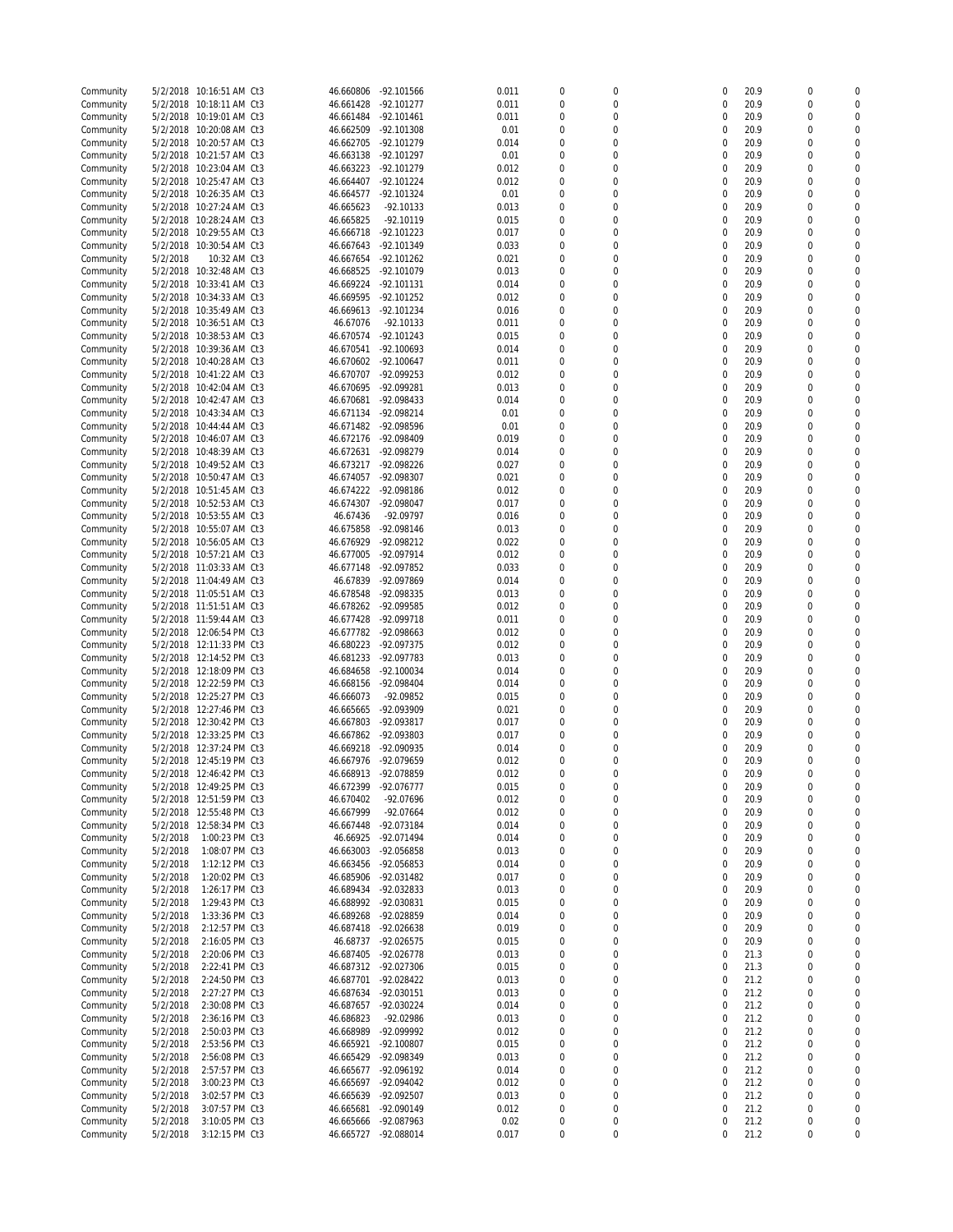| Community | 5/2/2018 | 3:17:43 PM Ct3           | 46.664571 | $-92.100031$ | 0.029 | $\mathbf 0$      | 0              | $\Omega$    | 20.9 | $\mathbf 0$      | 0           |
|-----------|----------|--------------------------|-----------|--------------|-------|------------------|----------------|-------------|------|------------------|-------------|
| Community | 5/2/2018 | 3:20:30 PM Ct3           | 46.663829 | -92.099948   | 0.015 | $\mathbf 0$      | 0              | $\mathbf 0$ | 20.9 | $\mathbf 0$      | $\mathbf 0$ |
| Community | 5/2/2018 | 3:22:46 PM Ct3           | 46.663038 | -92.099889   | 0.018 | $\mathbf 0$      | 0              | 0           | 20.9 | $\mathbf 0$      | $\Omega$    |
| Community | 5/2/2018 | 3:25:50 PM Ct3           | 46.662237 | $-92.100245$ | 0.016 | 0                | 0              | $\mathbf 0$ | 20.9 | $\mathbf 0$      | $\mathbf 0$ |
| Community | 5/2/2018 | 3:28:13 PM Ct3           | 46.661017 | -92.099883   | 0.017 | $\mathbf 0$      | 0              | $\mathbf 0$ | 20.9 | $\mathbf 0$      | $\Omega$    |
| Community | 5/2/2018 | 3:31:51 PM Ct3           | 46.660919 | -92.099939   | 0.016 | 0                | 0              | $\mathbf 0$ | 20.9 | $\mathbf 0$      | $\Omega$    |
| Community | 5/2/2018 | 3:33:51 PM Ct3           | 46.659799 | -92.099957   | 0.017 | $\boldsymbol{0}$ | 0              | 0           | 20.9 | $\mathbf 0$      | $\Omega$    |
| Community | 5/2/2018 | 3:45:50 PM Ct3           | 46.677085 | $-92.102975$ | 0.026 | 0                | 0              | $\mathbf 0$ | 21.1 | $\mathbf 0$      | $\mathbf 0$ |
|           | 5/2/2018 |                          | 46.676856 |              | 0.02  | $\overline{0}$   | 0              | $\mathbf 0$ | 21.1 | $\mathbf 0$      | $\Omega$    |
| Community |          | 3:48:35 PM Ct3           |           | -92.10284    |       |                  |                |             |      |                  |             |
| Community | 5/2/2018 | 3:51:11 PM Ct3           | 46.675206 | $-92.102643$ | 0.02  | 0                | 0              | $\mathbf 0$ | 21.1 | $\mathbf 0$      | $\mathbf 0$ |
| Community | 5/2/2018 | 3:53:47 PM Ct3           | 46.674293 | $-92.102918$ | 0.017 | 0                | 0              | $\mathbf 0$ | 21.2 | $\mathbf 0$      | $\Omega$    |
| Community | 5/2/2018 | 3:55:12 PM Ct3           | 46.674323 | -92.102944   | 0.021 | $\overline{0}$   | $\overline{0}$ | 0           | 21.2 | $\mathbf 0$      | $\mathbf 0$ |
| Community | 5/2/2018 | 3:57:01 PM Ct3           | 46.67305  | -92.102845   | 0.017 | $\Omega$         | $\Omega$       | $\Omega$    | 21.2 | $\mathbf 0$      | $\Omega$    |
| Community | 5/2/2018 | 3:58:55 PM Ct3           | 46.671645 | -92.102887   | 0.018 | $\overline{0}$   | 0              | 0           | 21.2 | $\mathbf 0$      | $\Omega$    |
| Community | 5/2/2018 | 4:01:40 PM Ct3           | 46.670864 | -92.103001   | 0.015 | 0                | 0              | 0           | 21.2 | $\mathbf 0$      | $\Omega$    |
| Community | 5/2/2018 | 4:04:13 PM Ct3           | 46.670438 | -92.103559   | 0.015 | $\overline{0}$   | 0              | 0           | 21.2 | $\mathbf 0$      | 0           |
| Community | 5/2/2018 | 4:05:57 PM Ct3           | 46.669108 | -92.103121   | 0.023 | 0                | $\Omega$       | $\mathbf 0$ | 21.2 | $\mathbf 0$      | $\Omega$    |
| Community | 5/2/2018 | 4:08:24 PM Ct3           | 46.668186 | -92.102969   | 0.015 | $\overline{0}$   | $\mathbf 0$    | 0           | 21.2 | $\mathbf 0$      | $\Omega$    |
| Community | 5/2/2018 | 12:41:04 PM Ct3          | 46.667828 | -92.081116   | 0.013 | 0                | 0              | 0           | 20.9 | $\mathbf 0$      | $\Omega$    |
| Community | 5/2/2018 | 1:22:34 PM Ct3           | 46.687128 | -92.03302    | 0.013 | $\boldsymbol{0}$ | 0              | 0           | 20.9 | $\mathbf 0$      | $\mathbf 0$ |
| Community | 5/2/2018 | 1:31:32 PM Ct3           | 46.689754 | -92.029616   | 0.013 | 0                | $\Omega$       | 0           | 20.9 | $\mathbf 0$      | $\Omega$    |
|           | 5/2/2018 | 2:10:01 PM Ct3           | 46.688794 | -92.026338   | 0.012 | $\overline{0}$   | 0              | $\mathbf 0$ | 20.9 | $\mathbf 0$      | $\Omega$    |
| Community |          |                          |           |              |       |                  |                |             |      |                  |             |
| Community | 5/2/2018 | 2:43:22 PM Ct3           | 46.667023 | -92.065207   | 0.013 | 0                | 0              | 0           | 21.3 | $\mathbf 0$      | $\mathbf 0$ |
| Community | 5/2/2018 | 3:05:23 PM Ct3           | 46.665607 | -92.092464   | 0.013 | $\mathbf 0$      | 0              | 0           | 21.2 | $\mathbf 0$      | $\Omega$    |
| Community | 5/2/2018 | 1:03:43 PM Ct3           | 46.665288 | -92.063376   | 0.015 | 0                | 0              | 0           | 20.9 | $\mathbf 0$      | $\mathbf 0$ |
| Community | 5/2/2018 | 8:48:02 AM Ct3           | 46.673644 | -92.096826   | 0.013 | $\mathbf 0$      | 0              | 0           | 20.9 | $\mathbf 0$      | $\Omega$    |
| Community | 5/2/2018 | 9:01:01 AM Ct3           | 46.673593 | $-92.102014$ | 0.016 | 0                | 0              | 0           | 20.9 | $\mathbf 0$      | $\Omega$    |
| Community | 5/2/2018 | 9:18:27 AM Ct3           | 46.671368 | -92.107342   | 0.01  | $\boldsymbol{0}$ | 0              | 0           | 20.9 | 0                | $\Omega$    |
| Community | 5/2/2018 | 9:27:53 AM Ct3           | 46.668483 | -92.107299   | 0.014 | 0                | 0              | 0           | 20.9 | $\mathbf 0$      | $\Omega$    |
| Community | 5/2/2018 | 9:42:46 AM Ct3           | 46.665667 | -92.10587    | 0.012 | $\overline{0}$   | $\mathbf 0$    | 0           | 20.9 | 0                | $\Omega$    |
| Community | 5/2/2018 | 9:49:26 AM Ct3           | 46.663578 | -92.103075   | 0.017 | $\mathbf 0$      | $\mathbf 0$    | 0           | 20.9 | 0                | $\Omega$    |
| Community | 5/2/2018 | 10:23:40 AM Ct3          | 46.66399  | -92.101303   | 0.01  | $\mathbf 0$      | $\mathbf 0$    | 0           | 20.9 | $\mathbf 0$      | $\Omega$    |
| Community | 5/2/2018 | 1:14:36 AM Ct3           | 46.675739 | -92.038007   |       | $\overline{0}$   | $\mathbf 0$    | 0           | 20.9 | $\mathbf 0$      | $\mathbf 0$ |
| Community | 5/2/2018 | 9:08:44 AM CT2           | 46.722643 | -92.063569   | 0.017 | $\Omega$         | $\Omega$       | $\mathbf 0$ | 20.9 | $\mathbf 0$      | $\Omega$    |
| Community | 5/2/2018 | 10:16:29 AM CT2          | 46.699905 | -92.04972    | 0.019 | $\overline{0}$   | 0              | $\mathbf 0$ | 20.9 | $\mathbf 0$      | $\mathbf 0$ |
| Community | 5/2/2018 | 10:11:26 AM CT2          | 46.701745 | -92.052349   | 0.016 | 0                | 0              | 0           | 20.9 | $\mathbf 0$      |             |
|           |          |                          |           |              |       | $\mathbf 0$      | 0              | 0           | 20.9 | 0                | 0           |
| Community | 5/2/2018 | 10:32:33 AM CT2          | 46.701278 | -92.047657   | 0.014 | $\Omega$         | $\Omega$       |             |      |                  | $\Omega$    |
| Community | 5/2/2018 | 2:14:36 PM CT2           | 46.700291 | -92.03733    | 0.014 |                  |                | $\mathbf 0$ | 20.9 | $\mathbf 0$      |             |
| Community | 5/2/2018 | 1:20:19 PM CT2           | 46.664115 | -92.003007   | 0.014 | $\overline{0}$   | 0              | 0           | 20.9 | $\mathbf 0$      | 0           |
| Community | 5/2/2018 | 9:56 AM CT2              | 46.705238 | $-92.05627$  | 0.016 | $\mathbf 0$      | 0              | 0           | 20.9 | 0                | $\Omega$    |
| Community | 5/2/2018 | 8:15 AM CT2              | 46.685269 | -92.077116   | 0.016 | $\overline{0}$   | 0              | 0           | 20.9 | 0                | $\Omega$    |
| Community | 5/2/2018 | 9:33:27 AM CT2           | 46.716033 | -92.074797   | 0.021 | $\Omega$         | $\Omega$       | 0           | 20.9 | $\mathbf 0$      | $\Omega$    |
| Community | 5/2/2018 | 8:03:56 AM CT2           | 46.686865 | -92.07599    | 0.014 | $\overline{0}$   | 0              | $\mathbf 0$ | 20.9 | $\mathbf 0$      | 0           |
| Community | 5/2/2018 | 8:42:30 AM CT2           | 46.711253 | -92.053213   | 0.014 | 0                | 0              | $\mathbf 0$ | 20.9 | $\mathbf 0$      | $\Omega$    |
| Community | 5/2/2018 | 8:26:19 AM CT2           | 46.68345  | -92.076948   | 0.018 | $\mathbf 0$      | 0              | 0           | 20.9 | $\mathbf 0$      | $\Omega$    |
| Community | 5/2/2018 | 9:51:41 PM Ct3           | 46.671503 | -92.044798   | 0.008 | 0                | 0              | $\mathbf 0$ | 20.9 | $\mathbf 0$      | $\mathbf 0$ |
| Community | 5/2/2018 | 9:54:53 PM Ct3           | 46.675622 | -92.037926   | 0.008 | $\mathbf 0$      | 0              | $\mathbf 0$ | 20.9 | $\mathbf 0$      | $\Omega$    |
| Community | 5/2/2018 | 9:58:48 PM Ct3           | 46.680523 | -92.039043   | 0.007 | 0                | 0              | $\mathbf 0$ | 20.9 | $\mathbf 0$      | $\Omega$    |
| Community | 5/2/2018 | 10:01:10 PM Ct3          | 46.685031 | -92.031507   | 0.008 | $\boldsymbol{0}$ | 0              | 0           | 20.9 | $\mathbf 0$      | $\Omega$    |
| Community | 5/2/2018 | 10:03:37 PM Ct3          | 46.6871   | -92.032931   | 0.006 | 0                | 0              | $\mathbf 0$ | 20.9 | $\mathbf 0$      | $\mathbf 0$ |
|           |          |                          |           |              |       | $\mathbf 0$      | 0              | $\mathbf 0$ |      | $\mathbf 0$      | $\Omega$    |
| Community | 5/2/2018 | 10:05:38 PM Ct3          | 46.689767 | -92.029465   | 0.007 |                  |                |             | 20.9 |                  |             |
| Community | 5/2/2018 | 10:20:07 PM CT2          | 46.698838 | -92.035481   | 0.009 | $\mathbf 0$      | 0              | $\mathbf 0$ | 20.9 | $\mathbf 0$      | $\mathbf 0$ |
| Community | 5/2/2018 | 10:22:13 PM CT2          | 46.698208 | -92.040352   | 0.018 | $\mathbf 0$      | 0              | 0           | 20.9 | $\mathbf 0$      | 0           |
| Community |          | 5/2/2018 10:24:18 PM CT2 | 46.696406 | -92.043107   | 0.008 | 0                | $\mathbf{0}$   | $\mathbf 0$ | 20.9 | $\mathbf 0$      | $\mathbf 0$ |
| Community |          | 5/2/2018 10:25:59 PM CT2 | 46.698395 | -92.045667   | 0.009 | 0                | 0              | 0           | 20.9 | 0                | 0           |
| Community | 5/2/2018 | 10:29 PM CT2             | 46.698513 | -92.053104   | 0.008 | $\overline{0}$   | 0              | 0           | 20.9 | $\boldsymbol{0}$ | 0           |
| Community |          | 5/2/2018 10:30:39 PM CT2 | 46.697981 | $-92.052253$ | 0.007 | 0                | 0              | 0           | 20.9 | 0                | 0           |
| Community | 5/2/2018 | 10:33:47 PM CT2          | 46.699279 | -92.05939    | 0.008 | $\mathbf 0$      | 0              | 0           | 20.9 | $\mathbf 0$      | 0           |
| Community | 5/2/2018 | 10:38:25 PM CT2          | 46.702945 | $-92.06246$  | 0.007 | 0                | 0              | 0           | 20.9 | $\mathbf 0$      | 0           |
| Community |          | 5/2/2018 10:54:32 PM CT2 | 46.709013 | -92.064598   | 0.008 | $\mathbf 0$      | 0              | 0           | 20.9 | $\mathbf 0$      | 0           |
| Community |          | 5/2/2018 10:57:21 PM CT2 | 46.710659 | -92.069336   | 0.008 | 0                | 0              | 0           | 20.9 | 0                | 0           |
| Community |          | 5/2/2018 11:02:45 PM CT2 | 46.713327 | -92.072482   | 0.009 | $\boldsymbol{0}$ | 0              | 0           | 20.9 | 0                | 0           |
| Community |          | 5/2/2018 11:05:07 PM CT2 | 46.716152 | -92.074555   | 0.011 | 0                | 0              | $\mathbf 0$ | 20.9 | $\mathbf 0$      | $\mathbf 0$ |
| Community |          | 5/2/2018 11:08:10 PM CT2 | 46.718631 | -92.07869    | 0.009 | $\mathbf 0$      | 0              | $\mathbf 0$ | 20.9 | $\mathbf 0$      | 0           |
| Community |          | 5/2/2018 11:12:15 PM CT2 | 46.720008 | -92.075502   | 0.009 | 0                | 0              | $\mathbf 0$ | 20.9 | 0                | $\Omega$    |
| Community |          | 5/2/2018 11:14:24 PM CT2 | 46.719103 | -92.072667   | 0.009 | 0                | 0              | $\mathbf 0$ | 20.9 | $\mathbf 0$      | $\mathbf 0$ |
| Community |          | 5/2/2018 11:16:14 PM CT2 | 46.717235 | -92.071444   | 0.009 | 0                | 0              | $\mathbf 0$ | 20.9 | $\mathbf 0$      | $\mathbf 0$ |
| Community |          | 5/2/2018 11:18:05 PM CT2 | 46.719126 | -92.067958   | 0.007 | $\mathbf 0$      | 0              | $\mathbf 0$ | 20.9 | 0                | 0           |
|           |          | 5/2/2018 11:19:53 PM CT2 | 46.720197 | -92.071236   | 0.01  | 0                | 0              | $\mathbf 0$ | 20.9 | $\mathbf 0$      | $\mathbf 0$ |
| Community |          |                          |           |              |       |                  |                |             |      |                  |             |
| Community |          | 5/2/2018 11:23:07 PM CT2 | 46.72432  | -92.073473   | 0.008 | 0                | 0              | 0           | 20.9 | 0                | 0           |
| Community |          | 5/2/2018 11:25:23 PM CT2 | 46.722916 | -92.071838   | 0.008 | 0                | 0              | $\mathbf 0$ | 20.9 | $\mathbf 0$      | $\mathbf 0$ |
| Community |          | 5/2/2018 11:28:44 PM CT2 | 46.718347 | -92.066753   | 0.008 | 0                | 0              | $\mathbf 0$ | 20.9 | 0                | 0           |
| Community |          | 5/2/2018 11:33:27 PM CT2 | 46.710172 | -92.059184   | 0.009 | 0                | 0              | $\mathbf 0$ | 20.9 | $\mathbf 0$      | $\mathbf 0$ |
| Community |          | 5/2/2018 11:35:42 PM CT2 | 46.710184 | -92.05918    | 0.008 | 0                | 0              | 0           | 20.9 | 0                | 0           |
| Community |          | 5/2/2018 11:38:40 PM CT2 | 46.703257 | -92.052276   | 0.009 | 0                | 0              | $\mathbf 0$ | 20.9 | $\mathbf 0$      | $\mathbf 0$ |
| Community |          | 5/2/2018 11:42:05 PM CT2 | 46.700872 | -92.044073   | 0.011 | 0                | 0              | 0           | 20.9 | 0                | 0           |
| Community |          | 5/2/2018 11:46:34 PM CT2 | 46.690242 | -92.023018   | 0.008 | 0                | 0              | 0           | 20.9 | $\mathbf 0$      | 0           |
| Community |          | 5/2/2018 11:48:55 PM CT2 | 46.685612 | -92.018665   | 0.009 | 0                | 0              | 0           | 20.9 | $\mathbf 0$      | $\mathbf 0$ |
| Community |          | 5/2/2018 11:50:58 PM CT2 | 46.685252 | -92.021642   | 0.008 | $\mathbf 0$      | 0              | 0           | 20.9 | $\mathbf 0$      | 0           |
| Community |          | 5/2/2018 11:55:35 PM CT2 | 46.676308 | -92.006775   | 0.008 | 0                | 0              | 0           | 20.9 | $\mathbf 0$      | 0           |
| Community |          | 5/2/2018 11:57:46 PM CT2 | 46.678154 | -92.009319   | 0.012 | $\mathbf 0$      | $\mathbf 0$    | 0           | 20.9 | 0                | 0           |
|           |          |                          |           |              |       |                  |                |             |      |                  |             |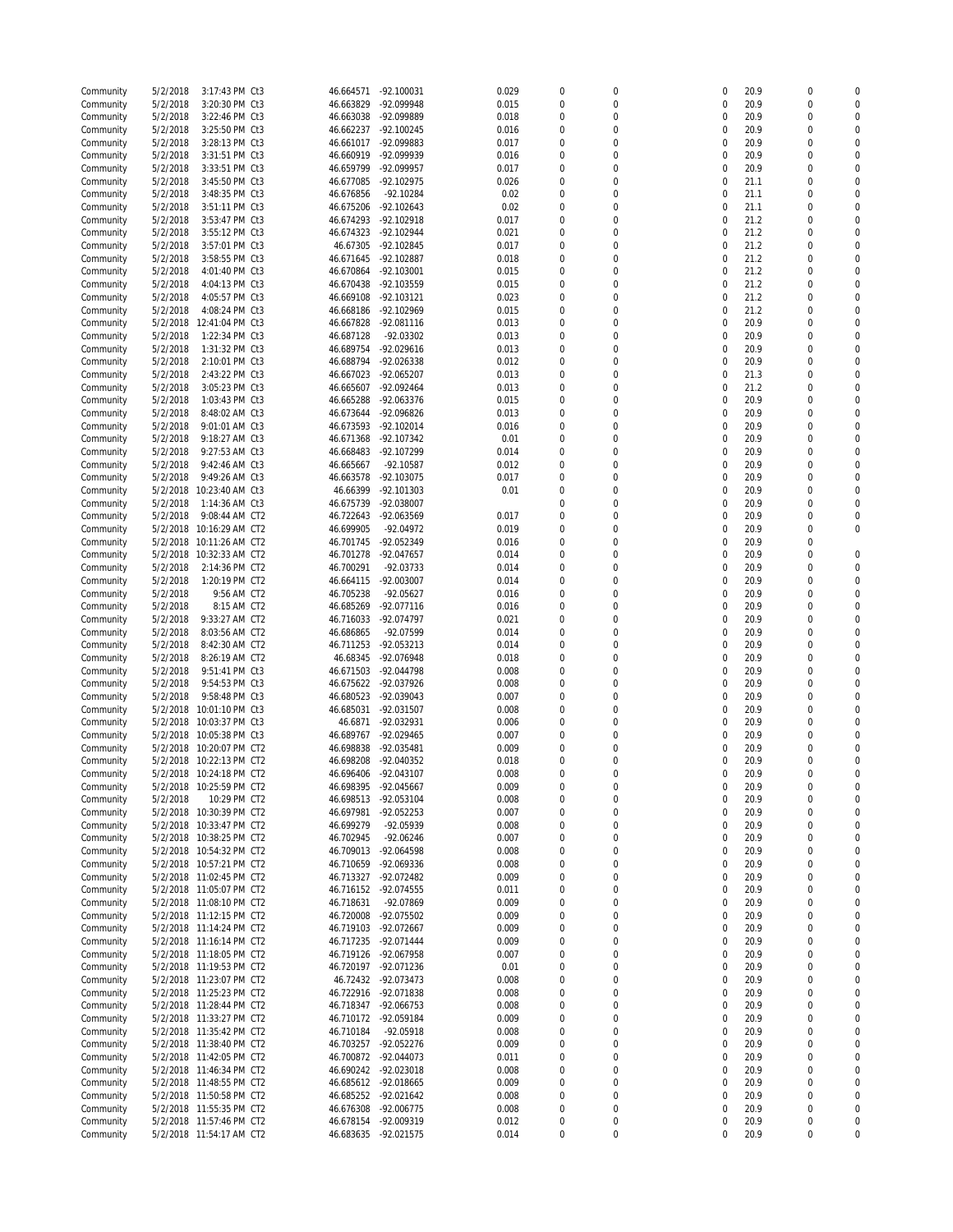| Community              |                      | 5/2/2018 12:01:40 PM CT2         | 46.684964              | -92.024799                 | 0.017          | $\mathbf 0$      | 0                            | 0                | 20.9         | $\mathbf 0$           | 0                        |
|------------------------|----------------------|----------------------------------|------------------------|----------------------------|----------------|------------------|------------------------------|------------------|--------------|-----------------------|--------------------------|
| Community              | 5/2/2018             | 12:13:25 PM CT2                  | 46.675633              | -92.037994                 | 0.014          | $\mathbf 0$      | 0                            | 0                | 20.9         | $\mathbf 0$           | $\Omega$                 |
| Community              | 5/2/2018             | 1:56:39 PM CT2                   | 46.688771              | -92.019137                 | 0.014          | $\mathbf 0$      | 0                            | 0                | 20.9         | $\mathbf 0$           | 0                        |
| Community              |                      | 5/2/2018 11:09:40 AM CT2         | 46.68974               | -92.048242                 | 0.015          | 0                | 0                            | $\mathbf 0$      | 20.9         | $\mathbf 0$           | 0                        |
| Community              |                      | 5/2/2018 10:40:09 AM CT2         | 46.697313              | -92.047622                 | 0.014          | $\overline{0}$   | 0                            | 0                | 20.9         | $\mathbf 0$           | $\mathbf 0$              |
| Community              |                      | 5/2/2018 11:15:43 AM CT2         | 46.694398              | -92.038093                 | 0.02           | $\mathbf 0$      | 0                            | 0                | 20.9         | $\mathbf 0$           |                          |
| Community              |                      | 5/2/2018 11:21:37 AM CT2         | 46.687658              | -92.033024                 | 0.02           | $\boldsymbol{0}$ | 0                            | 0                | 20.9         | $\mathbf 0$           | $\mathbf 0$              |
| Community              |                      | 5/2/2018 11:25:48 AM CT2         | 46.683024              | -92.034973                 | 0.013          | $\Omega$         | $\Omega$                     | 0                | 20.9         | $\mathbf 0$           | $\Omega$                 |
|                        |                      |                                  |                        |                            |                | $\overline{0}$   |                              |                  |              | $\mathbf 0$           | $\Omega$                 |
| Community              |                      | 5/2/2018 11:39:58 AM CT2         | 46.683798              | -92.029155                 | 0.017          |                  | 0                            | 0                | 20.9         |                       |                          |
| Community              |                      | 5/2/2018 11:50:55 AM CT2         | 46.685926              | -92.023838                 | 0.018          | 0                | $\mathbf 0$                  | 0                | 20.9         | 0                     | $\Omega$                 |
| Community              | 5/2/2018             | 12:05:54 PM CT2                  | 46.684904              | $-92.024864$               | 0.014          | $\overline{0}$   | $\mathbf 0$                  | 0                | 20.9         | $\mathbf 0$           | 0                        |
| Community              | 5/2/2018             | 1:07:23 PM CT2                   | 46.675354              | -92.009453                 | 0.014          | 0                | 0                            | 0                | 20.9         | $\mathbf 0$           | $\mathbf 0$              |
| Community              | 5/2/2018             | 1:33:07 PM CT2                   | 46.675349              | -92.00574                  | 0.015          | $\mathbf 0$      | 0                            | 0                | 20.9         | $\mathbf 0$           | $\Omega$                 |
| Community              | 5/2/2018             | 1:36:03 PM CT2                   | 46.676954              | $-92.007611$               | 0.011          | 0                | 0                            | 0                | 20.9         | $\mathbf 0$           | $\Omega$                 |
| Community              | 5/2/2018             | 1:48:50 PM CT2                   | 46.682029              | -92.010498                 | 0.013          | $\overline{0}$   | 0                            | 0                | 20.9         | $\mathbf 0$           | $\Omega$                 |
| Community              | 5/2/2018             | 1:53:07 PM CT2                   | 46.68563               | -92.017016                 | 0.014          | 0                | 0                            | 0                | 20.9         | $\mathbf 0$           | $\mathbf 0$              |
| Community              | 5/2/2018             | 2:07:26 PM CT2                   | 46.690649              | -92.023346                 | 0.017          | $\overline{0}$   | 0                            | $\mathbf 0$      | 20.9         | $\mathbf 0$           | $\Omega$                 |
| Community              |                      |                                  |                        |                            |                | $\mathbf 0$      | 0                            | 0                |              | $\mathbf 0$           | $\Omega$                 |
|                        | 5/2/2018             | 2:24:32 PM CT2                   | 46.701474              | -92.058708                 | 0.014          |                  |                              |                  | 20.9         |                       |                          |
| Community              | 5/2/2018             | 2:28:55 PM CT2                   | 46.703106              | -92.058957                 | 0.014          | $\mathbf 0$      | 0                            | 0                | 20.9         | $\mathbf 0$           | $\Omega$                 |
| Community              | 5/2/2018             | 3:27:03 PM CT2                   | 46.704313              | -92.042241                 | 0.015          | 0                | 0                            | 0                | 20.9         | $\mathbf 0$           | $\mathbf 0$              |
| Community              | 5/2/2018             | 4:09:53 PM CT2                   | 46.692207              | -92.063117                 | 0.019          | $\Omega$         | 0                            | 0                | 20.9         | $\mathbf 0$           | $\Omega$                 |
| Community              | 5/2/2018             | 3:57:37 PM CT2                   | 46.698438              | -92.053056                 | 0.015          | $\overline{0}$   | $\mathbf 0$                  | 0                | 20.9         | $\mathbf 0$           | 0                        |
| Community              | 5/2/2018             | 4:20:39 PM CT2                   | 46.692091              | -92.065067                 | 0.016          | 0                | 0                            | 0                | 20.9         | $\mathbf 0$           | $\Omega$                 |
| Community              | 5/2/2018             | 11:02:17 AM CT2                  | 46.688152              | -92.05089                  | 0.016          | $\mathbf 0$      | 0                            | 0                | 20.9         | $\mathbf 0$           |                          |
| Community              | 5/2/2018             | 11:32:09 AM CT2                  | 46.679507              | -92.041098                 | 0.014          | $\Omega$         | $\Omega$                     | $\mathbf 0$      | 20.9         | $\mathbf 0$           | $\Omega$                 |
| Community              | 5/2/2018             | 10:46:30 AM CT2                  | 46.696396              | $-92.046215$               | 0.014          | $\overline{0}$   | 0                            | 0                | 20.9         | $\mathbf 0$           | $\Omega$                 |
| Community              | 5/2/2018             | 1:13:56 PM CT2                   | 46.671922              | -92.008607                 | 0.015          | $\mathbf 0$      | 0                            | 0                | 20.9         | $\mathbf 0$           | $\Omega$                 |
|                        |                      |                                  |                        |                            |                |                  |                              |                  |              |                       |                          |
| Community              | 5/2/2018             | 2:02:25 PM CT2                   | 46.690643              | -92.023297                 | 0.014          | $\boldsymbol{0}$ | 0                            | 0                | 20.9         | $\mathbf 0$           | $\mathbf 0$              |
| Community              | 5/2/2018             | 3:44:07 PM CT2                   | 46.702676              | -92.044207                 | 0.017          | $\Omega$         | $\Omega$                     | 0                | 20.9         | $\mathbf 0$           | $\Omega$                 |
| Community              | 5/2/2018             | 4:33:09 PM CT2                   | 46.698584              | -92.060095                 | 0.011          | $\overline{0}$   | 0                            | 0                | 20.9         | $\mathbf 0$           | $\Omega$                 |
| Community              | 5/2/2018             | 4:40 PM CT2                      | 46.703565              | -92.061473                 | 0.013          | 0                | 0                            | 0                | 20.9         | $\mathbf 0$           | $\Omega$                 |
| Community              | 5/2/2018             | 4:43:36 PM CT2                   | 46.706662              | -92.062087                 | 0.013          | $\overline{0}$   | 0                            | 0                | 20.9         | 0                     | 0                        |
| Community              | 5/2/2018             | 4:45:45 PM CT2                   | 46.709098              | -92.064803                 | 0.014          | 0                | 0                            | 0                | 20.9         | $\mathbf 0$           | $\mathbf 0$              |
| Community              | 5/2/2018             | 4:48:04 PM CT2                   | 46.712097              | -92.066574                 | 0.009          | $\mathbf 0$      | 0                            | 0                | 20.9         | $\mathbf 0$           | $\Omega$                 |
| Community              | 5/2/2018             | 4:51:20 PM CT2                   | 46.713383              | -92.069842                 | 0.01           | 0                | 0                            | 0                | 20.9         | $\mathbf 0$           | $\Omega$                 |
| Community              | 5/2/2018             | 4:53:09 PM CT2                   | 46.714787              | -92.071698                 | 0.016          | $\boldsymbol{0}$ | $\mathbf 0$                  | 0                | 20.9         | $\mathbf 0$           | $\Omega$                 |
|                        |                      |                                  |                        |                            | 0.016          | 0                | 0                            | $\mathbf 0$      | 20.9         | $\mathbf 0$           | $\mathbf 0$              |
| Community              | 5/2/2018             | 4:54:41 PM CT2                   | 46.71468               | -92.074746                 |                |                  |                              |                  |              |                       |                          |
| Community              | 5/2/2018             | 4:57:26 PM CT2                   | 46.717126              | $-92.078444$               | 0.016          | $\mathbf 0$      | 0                            | $\mathbf 0$      | 20.9         | $\mathbf 0$           | $\Omega$                 |
| Community              | 5/2/2018             | 5:15:07 PM CT2                   | 46.719131              | -92.091118                 | 0.013          | 0                | 0                            | $\mathbf 0$      | 20.9         | $\mathbf 0$           | $\mathbf 0$              |
| Community              | 5/2/2018             | 5:19:16 PM CT2                   | 46.718878              | -92.095351                 | 0.013          | $\mathbf 0$      | 0                            | 0                | 20.9         | $\mathbf 0$           | $\Omega$                 |
| Community              | 5/2/2018             | 5:26:23 PM CT2                   | 46.717111              | $-92.10471$                | 0.009          | 0                | 0                            | $\mathbf 0$      | 20.9         | $\mathbf 0$           | $\mathbf 0$              |
| Community              | 5/2/2018             | 5:30:08 PM CT2                   | 46.710623              | $-92.10563$                | 0.014          | $\mathbf 0$      | 0                            | $\mathbf 0$      | 20.9         | $\mathbf 0$           | $\Omega$                 |
| Community              | 5/2/2018             | 5:31:48 PM CT2                   | 46.707266              | -92.105351                 | 0.011          | $\mathbf 0$      | 0                            | $\mathbf 0$      | 20.9         | $\mathbf 0$           | $\Omega$                 |
| Community              | 5/2/2018             | 5:35:12 PM CT2                   | 46.702588              | -92.106709                 | 0.009          | $\boldsymbol{0}$ | 0                            | $\mathbf 0$      | 20.9         | $\mathbf 0$           | $\Omega$                 |
| Community              | 5/2/2018             | 5:38:19 PM CT2                   | 46.697242              | -92.104999                 | 0.007          | $\overline{0}$   | $\overline{0}$               | $\mathbf 0$      | 20.9         | $\mathbf 0$           | $\mathbf 0$              |
|                        | 5/2/2018             | 5:56:44 PM CT2                   | 46.722626              | -92.079031                 | 0.017          | $\Omega$         | $\Omega$                     | $\mathbf 0$      | 20.9         | $\mathbf 0$           | $\Omega$                 |
| Community              |                      |                                  |                        |                            |                |                  |                              |                  |              |                       |                          |
| Community              | 5/2/2018             | 6:00:31 PM CT2                   | 46.721849              | -92.077407                 | 0.016          | $\overline{0}$   | 0                            | $\mathbf 0$      | 20.9         | $\mathbf 0$           | $\Omega$                 |
| Community              | 5/2/2018             | 6:06:23 PM CT2                   | 46.720386              | -92.07075                  | 0.017          | $\mathbf 0$      | 0                            | 0                | 20.9         | $\mathbf 0$           | $\Omega$                 |
| Community              | 5/2/2018             | 6:09:28 PM CT2                   | 46.718507              | -92.069463                 | 0.014          | $\boldsymbol{0}$ | 0                            | $\mathbf 0$      | 20.9         | $\mathbf 0$           | $\mathbf 0$              |
| Community              | 5/2/2018             | 6:12:10 PM CT2                   | 46.71581               | $-92.0741$                 | 0.014          | $\Omega$         | $\Omega$                     | $\mathbf 0$      | 20.9         | $\mathbf 0$           | $\Omega$                 |
| Community              | 5/2/2018             | 6:14:32 PM CT2                   | 46.714172              | -92.075389                 | 0.013          | $\overline{0}$   | 0                            | $\mathbf 0$      | 20.9         | $\mathbf 0$           | $\Omega$                 |
| Community              | 5/2/2018             | 6:17:39 PM CT2                   | 46.71291               | -92.070098                 | 0.017          | $\mathbf 0$      | 0                            | 0                | 20.9         | $\mathbf 0$           | $\mathbf 0$              |
| Community              | 5/2/2018             | 6:20:18 PM CT2                   | 46.7115                | -92.069175                 | 0.015          | $\Omega$         | $\Omega$                     | $\mathbf 0$      | 20.9         | $\mathbf 0$           | $\mathbf 0$              |
| Community              | 5/2/2018             | 6:22:48 PM CT2                   | 46.712443              | $-92.06756$                | 0.012          | 0                | $\Omega$                     | $\Omega$         | 20.9         | $\mathbf 0$           | $\mathbf 0$              |
| Community              | 5/2/2018             | 6:25:10 PM CT2                   | 46.711006              | -92.066252                 | 0.018          | $\overline{0}$   | 0                            | $\mathbf 0$      | 20.9         | $\boldsymbol{0}$      | $\mathbf 0$              |
| Community              | 5/2/2018             | 6:27:16 PM CT2                   | 46.707794              | -92.063346                 | 0.014          | $\mathbf 0$      | 0                            | $\mathbf 0$      | 20.9         | 0                     | $\mathbf 0$              |
|                        |                      |                                  |                        |                            |                |                  |                              |                  |              |                       | 0                        |
| Community              | 5/2/2018             | 6:29:20 PM CT2                   | 46.704606              | -92.059108                 | 0.013          | 0                | 0                            | $\mathbf 0$      | 20.9         | 0                     |                          |
| Community              | 5/2/2018             | 6:32:36 PM CT2                   | 46.701409              | -92.056269                 | 0.013          | 0                | $\mathbf 0$                  | $\mathbf 0$      | 20.9         | $\mathbf 0$           | $\mathbf 0$              |
| Community              | 5/2/2018             | 6:38:14 PM CT2                   | 46.707637              | -92.065593                 | 0.018          | 0                | 0                            | $\mathbf 0$      | 20.9         | 0                     | 0                        |
| Community              | 5/2/2018             | 6:43:04 PM CT2                   | 46.706476              | -92.075068                 | 0.013          | 0                | 0                            | $\mathbf 0$      | 20.9         | 0                     | $\mathbf 0$              |
| Community              | 5/2/2018             | 9:44:01 PM CT1                   | 46.721104              | -92.094866                 | 0.013          | 0                | 0                            | 0                | 20.9         | 0                     | 0                        |
| Community              | 5/2/2018             | 9:52:25 PM CT1                   | 46.726794              | -92.096256                 | 0.012          | 0                | 0                            | $\mathbf 0$      | 20.9         | 0                     | $\mathbf 0$              |
| Community              | 5/2/2018             | 10:06:42 PM CT1                  | 46.727002              | -92.120474                 | 0.013          | $\mathbf 0$      | 0                            | $\mathbf 0$      | 20.9         | 0                     | 0                        |
| Community              | 5/2/2018             | 10:11:39 PM CT1                  | 46.723232              | $-92.120441$               | 0.016          | 0                | 0                            | $\mathbf 0$      | 20.9         | 0                     | 0                        |
| Community              | 5/2/2018             | 10:19:04 PM CT1                  | 46.722619              | $-92.104104$               | 0.025          | 0                | 0                            | 0                | 20.9         | 0                     | 0                        |
| Community              |                      | 5/2/2018 10:26:09 PM CT1         | 46.713692              | $-92.104418$               | 0.012          | 0                | 0                            | 0                | 20.9         | $\mathbf 0$           | 0                        |
|                        | 5/2/2018             | 10:31:48 PM CT1                  | 46.713786              | $-92.121692$               | 0.016          | 0                | 0                            | 0                | 20.9         | 0                     | 0                        |
| Community              |                      | 10:37:28 PM CT1                  |                        |                            |                | $\mathbf 0$      |                              |                  |              |                       | 0                        |
| Community              | 5/2/2018             |                                  | 46.713642              | -92.139871                 | 0.019          |                  | 0                            | 0                | 20.9         | 0                     |                          |
| Community              | 5/2/2018             | 10:45:42 PM CT1                  | 46.711297              | $-92.11625$                | 0.014          | 0                | 0                            | 0                | 20.9         | 0                     | 0                        |
| Community              |                      | 5/2/2018 10:54:31 PM CT1         | 46.708636              | -92.106902                 | 0.013          | 0                | 0                            | 0                | 20.9         | 0                     | 0                        |
| Community              |                      | 5/2/2018 11:00:39 PM CT1         | 46.698969              | $-92.104457$               | 0.012          | 0                | 0                            | 0                | 20.9         | 0                     | 0                        |
| Community              |                      | 5/2/2018 11:09:12 PM CT1         | 46.712187              | -92.100952                 | 0.012          | $\mathbf 0$      | 0                            | 0                | 20.9         | $\mathbf 0$           | 0                        |
| Community              |                      | 5/2/2018 11:14:27 PM CT1         | 46.71368               | -92.090487                 | 0.012          | 0                | 0                            | 0                | 20.9         | 0                     | 0                        |
| Community              |                      | 5/2/2018 11:23:08 PM CT1         | 46.711829              | -92.083715                 | 0.015          | $\mathbf 0$      | 0                            | 0                | 20.9         | $\mathbf 0$           | 0                        |
| Community              |                      | 5/2/2018 11:29:22 PM CT1         | 46.713532              | $-92.074441$               | 0.011          | 0                | 0                            | 0                | 20.9         | $\mathbf 0$           | 0                        |
| Community              |                      | 5/2/2018 11:36:33 PM CT1         | 46.706166              | $-92.09014$                | 0.013          | $\mathbf 0$      | 0                            | 0                | 20.9         | 0                     | 0                        |
| Community              |                      | 5/2/2018 11:41:45 PM CT1         | 46.709932              | -92.097891                 | 0.014          | 0                | 0                            | 0                | 20.9         | 0                     | 0                        |
|                        |                      |                                  |                        | -92.098384                 |                |                  |                              | 0                |              |                       | 0                        |
| Community              | 5/2/2018             | 11:49:56 PM CT1                  | 46.699809              |                            | 0.014          | 0                | 0                            |                  | 20.9         | 0                     |                          |
| Community              | 5/2/2018             | 9:59:01 PM CT1                   | 46.727875              | -92.108742                 | 0.012          | 0                | $\mathbf 0$                  | 0                | 20.9         | $\mathbf 0$           | 0                        |
|                        |                      |                                  |                        |                            |                |                  |                              |                  |              |                       |                          |
| Community              | 5/2/2018             | 5:11:37 PM CT2                   | 46.717461              | -92.087337                 | 0.02           | 0                | 0                            | $\mathbf 0$      | 20.9         | 0                     | 0                        |
| Community<br>Community | 5/2/2018<br>5/2/2018 | 5:22:28 PM CT2<br>4:59:52 PM CT2 | 46.718841<br>46.718322 | $-92.100004$<br>-92.079662 | 0.014<br>0.014 | 0<br>$\bf 0$     | $\bf{0}$<br>$\boldsymbol{0}$ | $\mathbf 0$<br>0 | 20.9<br>20.9 | 0<br>$\boldsymbol{0}$ | $\mathbf 0$<br>$\pmb{0}$ |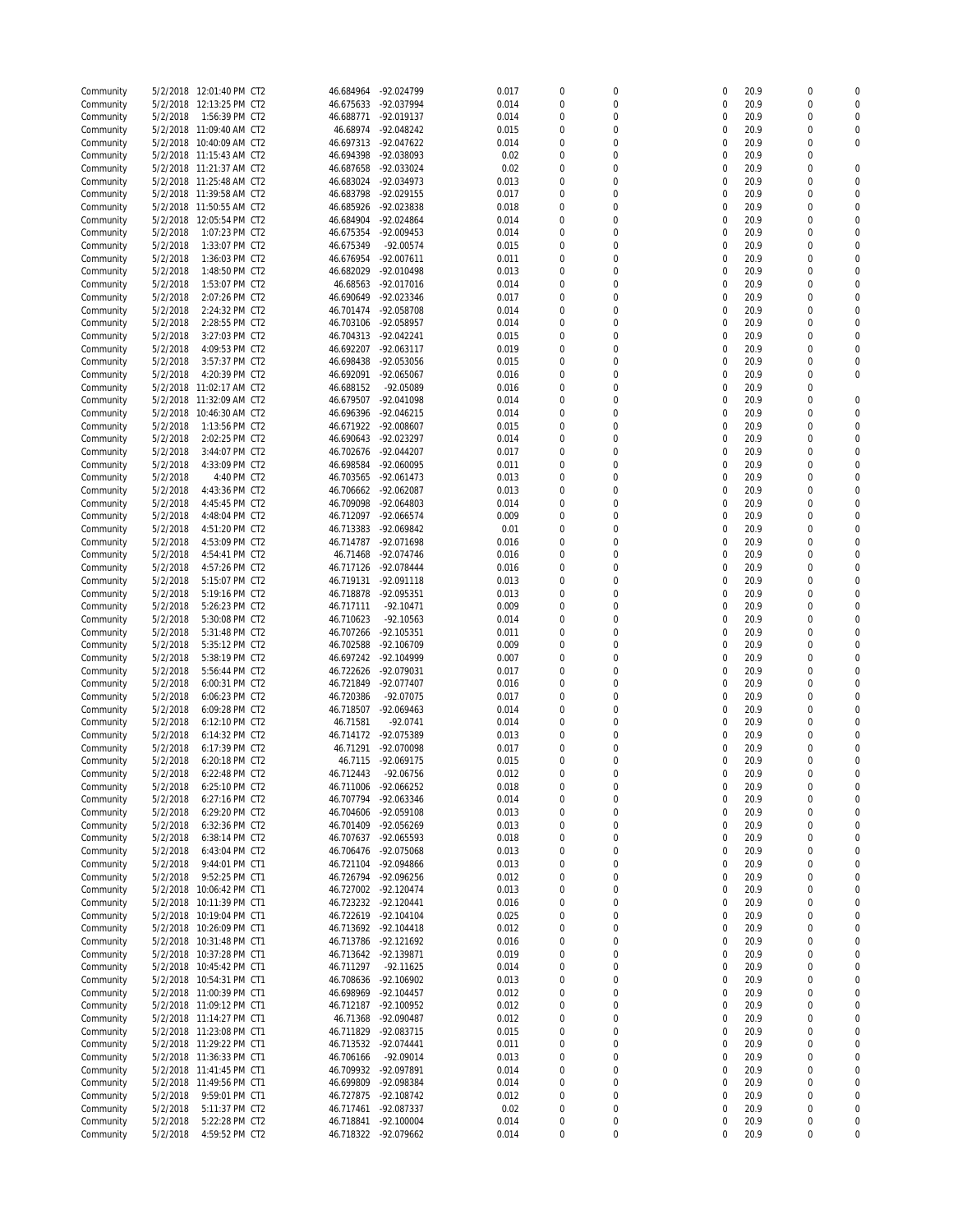| Community | 5/2/2018 | 7:52:12 AM CT2           | 46.686991            | -92.075786   | 0.033 | 0                | 0           | 20.9 | $\boldsymbol{0}$ | 0                |
|-----------|----------|--------------------------|----------------------|--------------|-------|------------------|-------------|------|------------------|------------------|
| Community |          | 5/2/2018 12:00:18 AM CT1 | 46.71076             | -92.116542   | 0.029 | 0                | 0           | 20.9 | $\mathbf 0$      | 0                |
| Community |          | 5/2/2018 12:01:55 AM CT1 | 46.707945            | -92.119178   | 0.042 |                  |             |      |                  |                  |
| Community |          | 5/2/2018 12:04:02 AM CT1 | 46.709153            | $-92.120415$ | 0.03  | 0                | 0           | 20.9 | 0                | 0                |
| Community |          | 5/2/2018 12:05:21 AM CT1 | 46.710891            | $-92.12054$  | 0.035 |                  |             |      |                  |                  |
| Community | 5/2/2018 | 12:07:21 AM CT1          | 46.711685            | -92.123336   | 0.027 | 0                | $\mathbf 0$ | 20.9 | $\mathbf 0$      | 0                |
| Community | 5/2/2018 | 1:29:12 AM Ct3           | 46.678564            | -92.087854   | 0.025 |                  |             |      |                  |                  |
| Community | 5/2/2018 | 1:32:03 AM Ct3           | 46.675285            | -92.093249   | 0.052 | 0                | $\mathbf 0$ | 21.1 | 0                | 0                |
| Community | 5/2/2018 | 1:33:16 AM Ct3           | 46.673292            | -92.095508   | 0.026 |                  |             |      |                  |                  |
|           |          |                          |                      |              |       | 0                | 0           |      | 0                | 0                |
| Community | 5/2/2018 | 1:34:47 AM Ct3           | 46.672549            | -92.096635   | 0.038 |                  |             | 20.9 |                  |                  |
| Community | 5/2/2018 | 1:36:24 AM Ct3           | 46.671517            | -92.098414   | 0.04  |                  |             |      |                  |                  |
| Community | 5/2/2018 | 1:38:18 AM Ct3           | 46.669418            | -92.090558   | 0.028 | $\mathbf 0$      | $\mathbf 0$ | 21.3 | 0                | 0                |
| Community | 5/2/2018 | 1:39:16 AM Ct3           | 46.669147            | -92.084904   | 0.032 |                  |             |      |                  |                  |
| Community | 5/2/2018 | 1:40:42 AM Ct3           | 46.669434            | -92.082922   | 0.032 | $\mathbf 0$      | $\mathbf 0$ | 21.1 | $\mathbf 0$      | 0                |
| Community | 5/2/2018 | 1:42:04 AM Ct3           | 46.6698              | -92.074534   | 0.026 |                  |             |      |                  |                  |
| Community | 5/2/2018 | 1:46:45 AM Ct3           | 46.669574            | $-92.10576$  | 0.032 | $\boldsymbol{0}$ | $\mathbf 0$ | 21.2 | $\mathbf 0$      | 0                |
| Community | 5/2/2018 | 1:47:36 AM Ct3           | 46.670734            | $-92.10581$  | 0.028 |                  |             |      |                  |                  |
| Community | 5/2/2018 | 1:48:40 AM Ct3           | 46.672199            | -92.105709   | 0.043 | $\mathbf 0$      | 0           | 21.2 | $\mathbf 0$      | 0                |
| Community | 5/2/2018 | 1:49:58 AM Ct3           | 46.674889            | $-92.105655$ | 0.032 |                  |             |      |                  |                  |
| Community | 5/2/2018 | 1:51:02 AM Ct3           | 46.675881            | -92.105754   | 0.048 | 0                | 0           | 21.2 | $\mathbf 0$      | 0                |
| Community | 5/2/2018 | 1:52:29 AM Ct3           | 46.67657             | -92.103423   | 0.035 |                  |             |      |                  |                  |
| Community | 5/2/2018 | 1:58:04 AM CT1           | 46.707695            | -92.104925   | 0.031 | $\mathbf 0$      | 0           | 21.2 | $\mathbf 0$      | 0                |
| Community | 5/2/2018 | 1:58:55 AM CT1           | 46.707767            | -92.106926   | 0.093 |                  |             |      |                  |                  |
| Community | 5/2/2018 | 2:00:35 AM CT1           | 46.709567            | -92.106995   | 0.043 | 0                | $\mathbf 0$ | 20.9 | 0                | 0                |
| Community | 5/2/2018 | 2:01:42 AM CT1           | 46.711603            | -92.106973   | 0.031 |                  |             |      |                  |                  |
|           |          |                          |                      |              |       | $\mathbf 0$      | $\mathbf 0$ | 20.9 | 0                | 0                |
| Community | 5/2/2018 | 2:03:24 AM CT1           | 46.713353            | -92.106899   | 0.024 |                  |             |      |                  |                  |
| Community | 5/2/2018 | 2:04:13 AM CT1           | 46.715717            | -92.106886   | 0.044 |                  |             |      |                  |                  |
| Community | 5/2/2018 | 2:05:36 AM CT1           | 46.717874            | $-92.106881$ | 0.03  | $\mathbf 0$      | $\mathbf 0$ | 20.9 | 0                | $\mathbf 0$      |
| Community | 5/2/2018 | 2:06:22 AM CT1           | 46.71931             | -92.106872   | 0.026 |                  |             |      |                  |                  |
| Community | 5/2/2018 | 2:07:55 AM CT1           | 46.721893            | -92.105122   | 0.036 | 0                | 0           | 20.9 | $\mathbf 0$      | 0                |
| Community | 5/2/2018 | 2:08:49 AM CT1           | 46.724663            | -92.105231   | 0.053 |                  |             |      |                  |                  |
| Community | 5/2/2018 | 2:10:17 AM CT1           | 46.727689            | -92.105291   | 0.027 | $\pmb{0}$        | 0           | 21.1 | $\mathbf 0$      | 0                |
| Community | 5/2/2018 | 2:12:29 AM CT1           | 46.727057            | -92.103891   | 0.044 |                  |             |      |                  |                  |
| Community | 5/2/2018 | 2:14:20 AM CT1           | 46.723764            | $-92.104006$ | 0.035 |                  |             |      |                  |                  |
| Community | 5/2/2018 | 2:16 AM CT1              | 46.720785            | -92.103823   | 0.025 | $\mathbf 0$      | 0           | 20.9 | $\mathbf 0$      | 0                |
| Community | 5/2/2018 | 2:16:45 AM CT1           | 46.721438            | $-92.102318$ | 0.023 |                  |             |      |                  |                  |
| Community | 5/2/2018 | 2:18:10 AM CT1           | 46.72509             | $-92.1022$   | 0.069 | 0                | $\mathbf 0$ | 21.2 | $\mathbf 0$      | 0                |
| Community | 5/2/2018 | 2:19:28 AM CT1           | 46.72817             | $-92.102254$ | 0.026 |                  |             |      |                  |                  |
| Community | 5/2/2018 | 2:21:09 AM CT1           | 46.731353            | -92.101872   | 0.026 | $\mathbf 0$      | $\mathbf 0$ | 21.1 | $\mathbf 0$      | 0                |
| Community | 5/2/2018 | 2:22:35 AM CT1           | 46.73217             | -92.098953   | 0.034 |                  |             |      |                  |                  |
| Community | 5/2/2018 | 2:24:08 AM CT1           | 46.73265             | -92.102395   | 0.022 | $\boldsymbol{0}$ | $\mathbf 0$ | 21.2 | 0                | 0                |
| Community | 5/2/2018 | 2:26:14 AM CT1           | 46.732548            | -92.104096   | 0.071 |                  |             |      |                  |                  |
| Community | 5/2/2018 | 2:29 AM CT1              | 46.727955            | -92.108896   | 0.054 | $\boldsymbol{0}$ | $\mathbf 0$ | 21.2 | $\mathbf 0$      | 0                |
|           |          |                          |                      |              |       |                  |             |      |                  |                  |
| Community | 5/2/2018 | 2:30:06 AM CT1           | 46.728057            | -92.113802   | 0.034 |                  |             |      |                  |                  |
| Community | 5/2/2018 | 2:32:19 AM CT1           | 46.727683            | -92.120599   | 0.019 | $\mathbf 0$      | $\mathbf 0$ | 20.9 | $\mathbf 0$      | 0                |
| Community | 5/2/2018 | 2:34:08 AM CT1           | 46.725257            | -92.121715   | 0.034 |                  |             |      |                  |                  |
| Community | 5/2/2018 | 2:37:02 AM CT1           | 46.720516            | $-92.124341$ | 0.025 | $\mathbf 0$      | 0           | 21.2 | $\mathbf 0$      | 0                |
| Community | 5/2/2018 | 2:38:27 AM CT1           | 46.718137            | -92.123029   | 0.022 |                  |             |      |                  |                  |
| Community | 5/2/2018 | 2:39:43 AM CT1           | 46.718347            | -92.120393   | 0.028 | 0                | 0           | 21.2 | $\mathbf 0$      | 0                |
| Community | 5/2/2018 | 2:41:01 AM CT1           | 46.716472 -92.118907 |              | 0.033 |                  |             |      |                  |                  |
| Community | 5/2/2018 | 2:42:33 AM CT1           | 46.715966            | $-92.121443$ | 0.04  | 0                | 0           | 20.9 | 0                | 0                |
| Community | 5/2/2018 | 2:43:27 AM CT1           | 46.714783            | -92.120594   | 0.025 |                  |             |      |                  |                  |
| Community | 5/2/2018 | 2:45:03 AM CT1           | 46.714906            | -92.116297   | 0.022 | 0                | $\mathbf 0$ | 20.9 | $\mathbf 0$      | 0                |
| Community | 5/2/2018 | 2:46:07 AM CT1           | 46.715999            | $-92.114582$ | 0.024 |                  |             |      |                  |                  |
| Community | 5/2/2018 | 2:47:33 AM CT1           | 46.718341            | -92.115909   | 0.057 | 0                | 0           | 20.9 | 0                | 0                |
| Community | 5/2/2018 | 2:48:49 AM CT1           | 46.720441            | -92.117523   | 0.023 |                  |             |      |                  |                  |
| Community | 5/2/2018 | 2:51:25 AM CT1           | 46.718076            | -92.104049   | 0.028 | $\boldsymbol{0}$ | $\mathbf 0$ | 21.1 | 0                | 0                |
| Community | 5/2/2018 | 2:52:18 AM CT1           | 46.716518            | $-92.104023$ | 0.02  |                  |             |      |                  |                  |
| Community | 5/2/2018 | 2:53:40 AM CT1           | 46.714396            | $-92.104068$ | 0.021 | $\mathbf 0$      | 0           | 20.9 | $\mathbf 0$      | 0                |
| Community | 5/2/2018 | 2:54:41 AM CT1           | 46.712226            | -92.104139   | 0.022 |                  |             |      |                  |                  |
| Community | 5/2/2018 | 2:57:14 AM CT1           | 46.708893            | $-92.104044$ | 0.028 | 0                | $\mathbf 0$ | 21.1 | $\boldsymbol{0}$ | 0                |
| Community | 5/2/2018 | 2:59:05 AM CT1           | 46.707004            | -92.097599   | 0.024 |                  |             |      |                  |                  |
| Community | 5/2/2018 | 3:00:34 AM CT1           | 46.709822            | -92.097851   | 0.023 | $\pmb{0}$        | $\mathbf 0$ | 21.2 | $\boldsymbol{0}$ | 0                |
| Community | 5/2/2018 | 3:01:38 AM CT1           | 46.712931            | -92.097917   | 0.022 | $\mathbf 0$      | 0           | 21.2 | $\mathbf 0$      | 0                |
|           | 5/2/2018 | 3:09:19 AM CT1           | 46.716131            | -92.097471   | 0.02  |                  |             |      |                  |                  |
| Community |          |                          |                      |              |       |                  |             |      |                  |                  |
| Community | 5/2/2018 | 3:11:40 AM CT1           | 46.718673            | -92.097923   | 0.022 | $\boldsymbol{0}$ | $\mathbf 0$ | 21.2 | 0                | $\boldsymbol{0}$ |
| Community | 5/2/2018 | 3:12:56 AM CT1           | 46.72189             | -92.09755    | 0.021 |                  |             |      |                  |                  |
| Community | 5/2/2018 | 3:14:30 AM CT1           | 46.725367            | $-92.097716$ | 0.037 | $\boldsymbol{0}$ | $\mathbf 0$ | 21.2 | 0                | 0                |
| Community | 5/2/2018 | 3:15:28 AM CT1           | 46.727778            | -92.097645   | 0.029 |                  |             |      |                  |                  |
| Community | 5/2/2018 | 3:17 AM CT1              | 46.729831            | -92.097654   | 0.044 | $\boldsymbol{0}$ | $\mathbf 0$ | 21.2 | 0                | 0                |
| Community | 5/2/2018 | 3:18:22 AM CT1           | 46.732734            | -92.096783   | 0.021 |                  |             |      |                  |                  |
| Community | 5/2/2018 | 3:19:56 AM CT1           | 46.731959            | -92.09488    | 0.018 | $\boldsymbol{0}$ | 0           | 21.2 | $\boldsymbol{0}$ | 0                |
| Community | 5/2/2018 | 3:20:59 AM CT1           | 46.72946             | -92.094921   | 0.043 |                  |             |      |                  |                  |
| Community | 5/2/2018 | 4:45:10 AM Ct3           | 46.668744            | -92.079205   | 0.019 | $\boldsymbol{0}$ | $\mathbf 0$ | 21.2 | $\boldsymbol{0}$ | 0                |
| Community | 5/2/2018 | 4:46:16 AM Ct3           | 46.66871             | -92.079185   | 0.026 |                  |             |      |                  |                  |
| Community | 5/2/2018 | 4:47:45 AM Ct3           | 46.667373            | -92.081281   | 0.031 | $\pmb{0}$        | $\mathbf 0$ | 21.2 | $\boldsymbol{0}$ | 0                |
| Community | 5/2/2018 | 4:49:37 AM Ct3           | 46.666194            | -92.079331   | 0.018 |                  |             |      |                  |                  |
| Community | 5/2/2018 | 4:52:09 AM Ct3           | 46.669454            | -92.071983   | 0.017 | $\pmb{0}$        | $\mathbf 0$ | 21.2 | 0                |                  |
| Community | 5/2/2018 | 4:53:14 AM Ct3           | 46.667878            | -92.072075   | 0.02  |                  |             |      |                  |                  |
| Community | 5/2/2018 | 4:54:44 AM Ct3           | 46.667934            | -92.073785   | 0.021 | 0                | 0           | 21.2 | 0                | 0                |
| Community | 5/2/2018 | 4:55:58 AM Ct3           | 46.667913            | -92.076847   | 0.022 |                  |             |      |                  |                  |
| Community | 5/2/2018 | 5:00:30 AM Ct3           | 46.668921            | -92.095429   | 0.023 | 0                | 0           | 21.3 | $\boldsymbol{0}$ | 0                |
|           |          |                          |                      |              |       |                  |             |      |                  |                  |